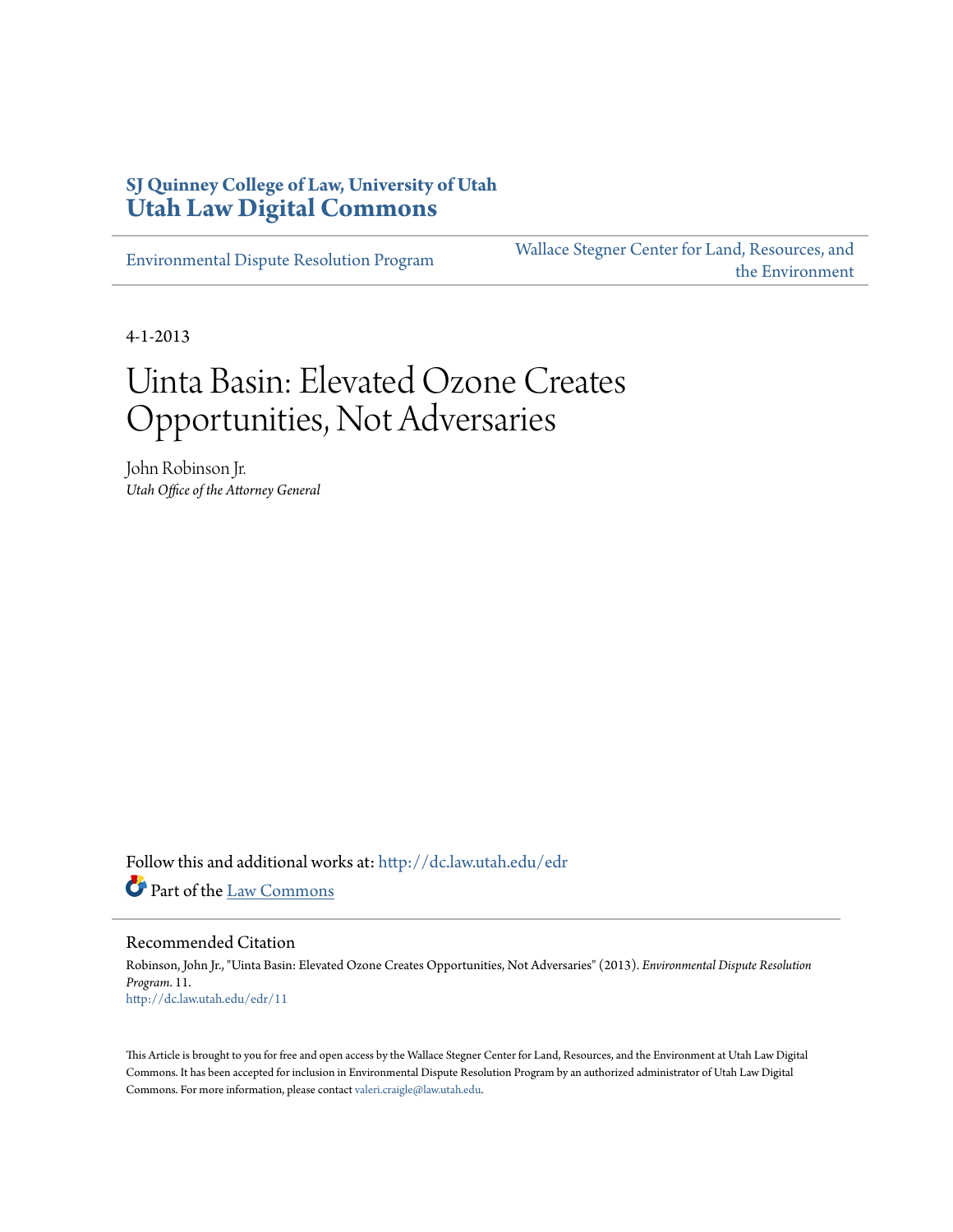#### **Student Conflict Assessments**

Students taking *Environmental Conflict Resolution* conduct a conflict assessment based on a student-selected real-life environmental or natural resource conflict. They analyze the nature, source and history of the conflict, identify potential stakeholders and potential issues. If the conflict is, or has been, subject to a dispute resolution process, the student writes a case study identifying best practices and lessons learned, and gives suggestions of what could have been done differently and why (looking back). If the conflict is not currently, and has not been, subject to a dispute resolution process, the student designs a dispute resolution process (looking forward). Some students do a combined case study and future process design.

Students' papers posted on the EDR Program website include an Executive Summary. For case studies (looking back), this highlights the best practices and lessons learned. For dispute resolution process designs (looking forward), this provides a summary of the essential process components. The primary purpose of posting these student assessments is to disseminate the "best practices" and "lessons learned" in each paper.

#### **Disclaimers**:

- The assessment reports reflect the student authors' opinions, and do not reflect the views or opinions of the University of Utah, any of its affiliated entities, or any individuals interviewed as part of the assessment.
- Unlike a conflict or situation assessment conducted by a professional third party neutral, the students' work does not include interviews of *all* stakeholder interests. While every attempt has been made to include the full range of perspectives in the analysis, it is possible that some perspectives have been omitted.
- The assessment reports are posted as they were written by the students and therefore reflect a snapshot-in-time. Facts and perspectives can change; for ongoing conflicts, the reader is encouraged to do additional research to confirm that the situation described in the assessment remains current.
- For questions about factual issues, the reader is encouraged to refer to underlying resource documents.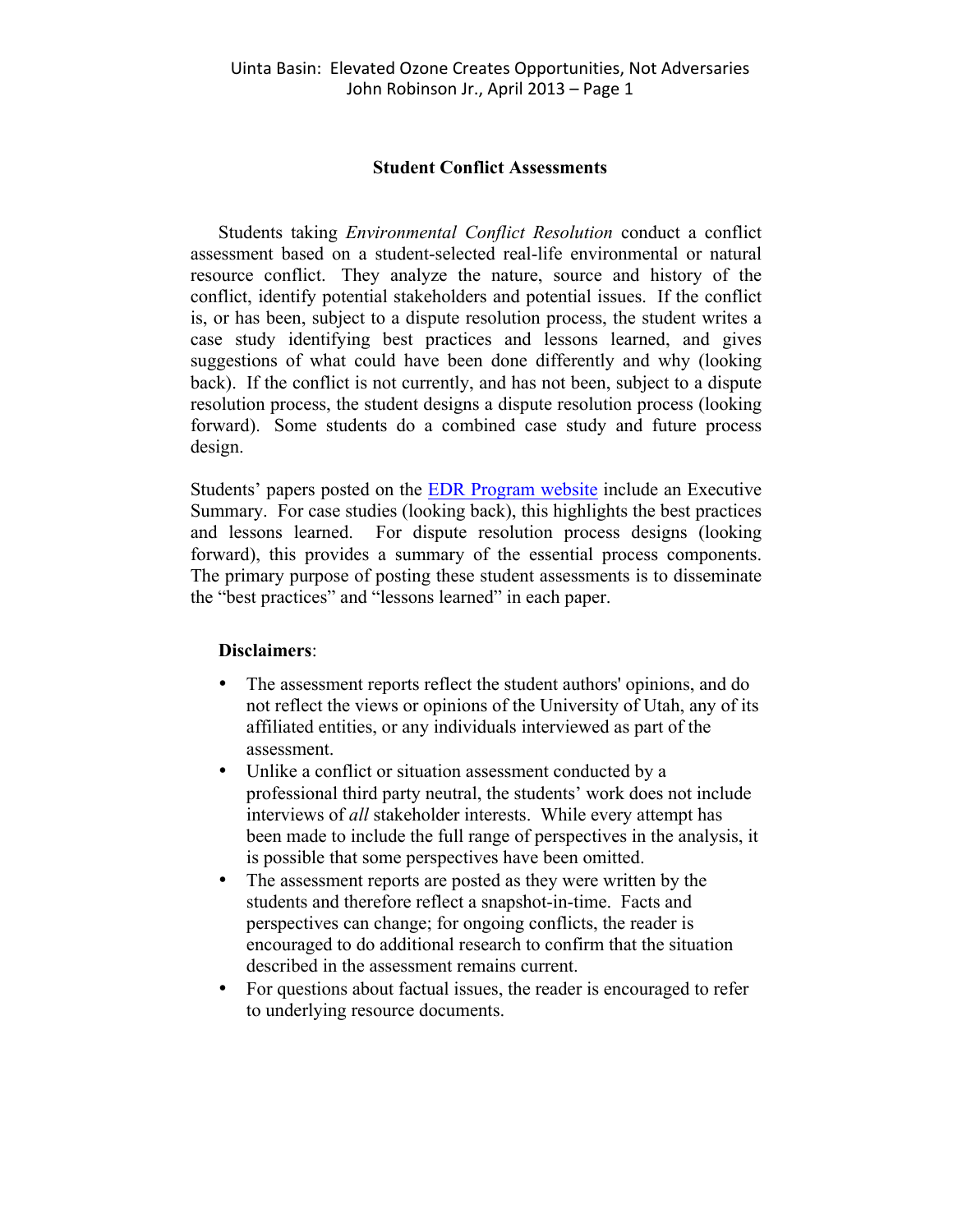## UINTA BASIN: ELEVATED OZONE CREATES OPPORTUNITIES, NOT ADVERSARIES

### *John Robinson Jr.\**

#### April 2013

\* \* \*

#### *Abstract*

*This paper examines rural ozone pollution in the Uinta Basin. The pollution issue is complex—scientific uncertainty compounds with jurisdictional issues under the Clean Air Act. A large number of conservation, government, and economic stakeholders take interest in the region's air quality and there are no easy answers. This paper seeks to stimulate discussion in hopes of fostering a collaborative approach to solving the problem. It includes both a conflict assessment and proposes a process design for moving forward through cooperation.*

<sup>\*</sup> © John Robinson Jr., J.D. 2014, The University of Utah College of Law; B.S. 2001, The University of Maine. John is currently O'Hara Honors Fellow in Natural Resources Law at the Utah Office of the Attorney General (as of August 2014). This Assessment was written while the author was a J.D. Candidate, University of Utah S.J. Quinney College of Law. Thank you to everyone who answered my questions along the way. All errors belong to the author.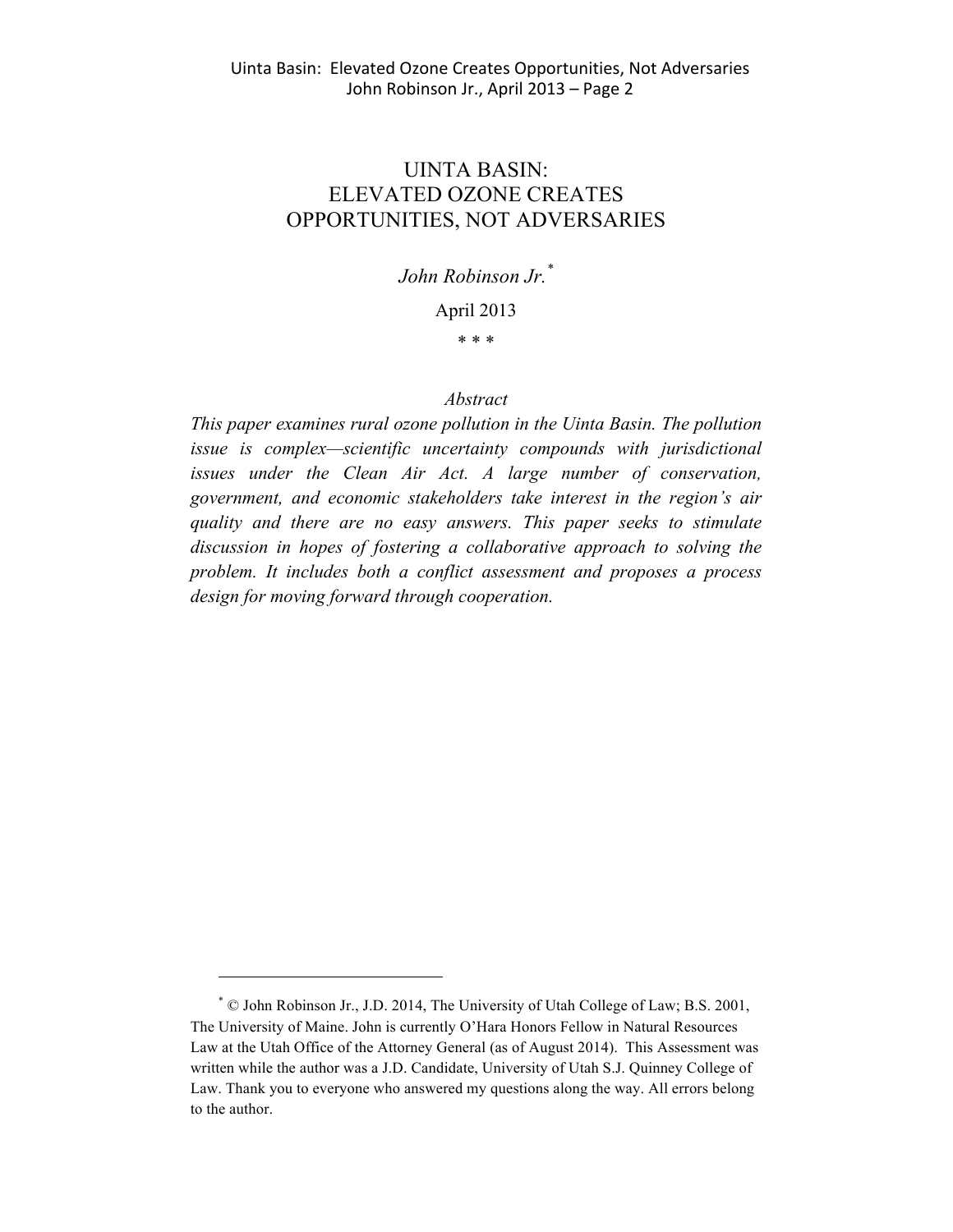# **Table of Contents**

| 1.             |  |  |
|----------------|--|--|
| 2.             |  |  |
| 3 <sub>1</sub> |  |  |
| 4.             |  |  |
| 5.             |  |  |
| 6.             |  |  |
| 7.             |  |  |
| 8.             |  |  |
| 9.             |  |  |
|                |  |  |
|                |  |  |
|                |  |  |
|                |  |  |
|                |  |  |
|                |  |  |
|                |  |  |
|                |  |  |
|                |  |  |
|                |  |  |
|                |  |  |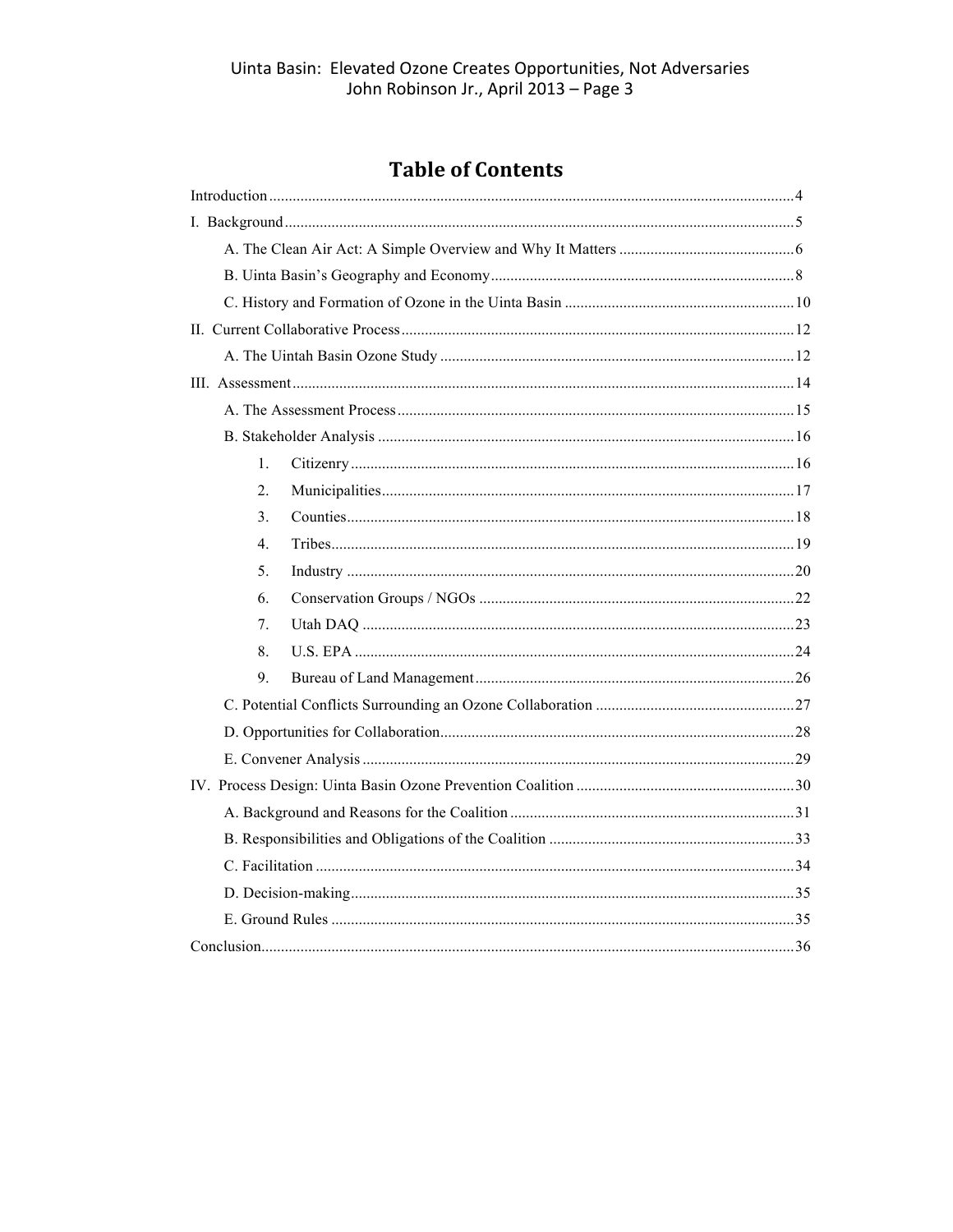#### **INTRODUCTION**

Generally, mention of "ozone" conjures images of either aerosol cans burning a hole in the earth's protective layer or a smoggy Los Angeles summer. Both are accurate in their own way, but the two data points create only part of the ozone-problem spectrum. That spectrum broadened in Utah during the winter of 2009, when air quality monitors first detected elevated wintertime ozone concentrations in the Uinta Basin.

The discovery of elevated ozone came as some surprise to most interested parties in the area, even though an earlier discovery in Wyoming put the region on notice. Several winters earlier, monitors in the Upper Green River Basin of Wyoming, a geographically similar region with heavy oil and gas development, detected high ozone.

Corroboration of the Green River's observed ozone data in the similar but distinct Uinta Basin prompted scientists to reconsider their notions of ground-level ozone. The ozone pollution spectrum no longer consisted strictly of summer weather in highly urbanized locales—it now included winter weather in extremely remote places.

Those interested in the Basin's economy and human health, from county commissioners, to local citizens, to extractive industries, suddenly face a major problem. On the one hand, ozone presents a major threat to human health, especially for children and the elderly.<sup>1</sup> On the other, current science knows comparatively little about rural ozone formation or how to mitigate  $it^2$ 

 $1$  Even low levels of ozone cause health effects, and some individuals are more susceptible to impacts than others. Worldwide, ozone accounts for almost three-quarters of a million premature deaths each year. Ainsworth et al., *Ozone and Net Primary Productivity*, 63 ANNU. REV. PLANT BIOL. 637, 639 (2012).

<sup>&</sup>lt;sup>2</sup> UTAH DAQ, 2012 UINTAH BASIN WINTER OZONE  $\&$  AIR QUALITY STUDY 2 (Feb. 01, 2013), *available at* http://rd.usu.edu/files/uploads/ubos\_2011-12\_final\_report.pdf [hereinafter OZONE STUDY].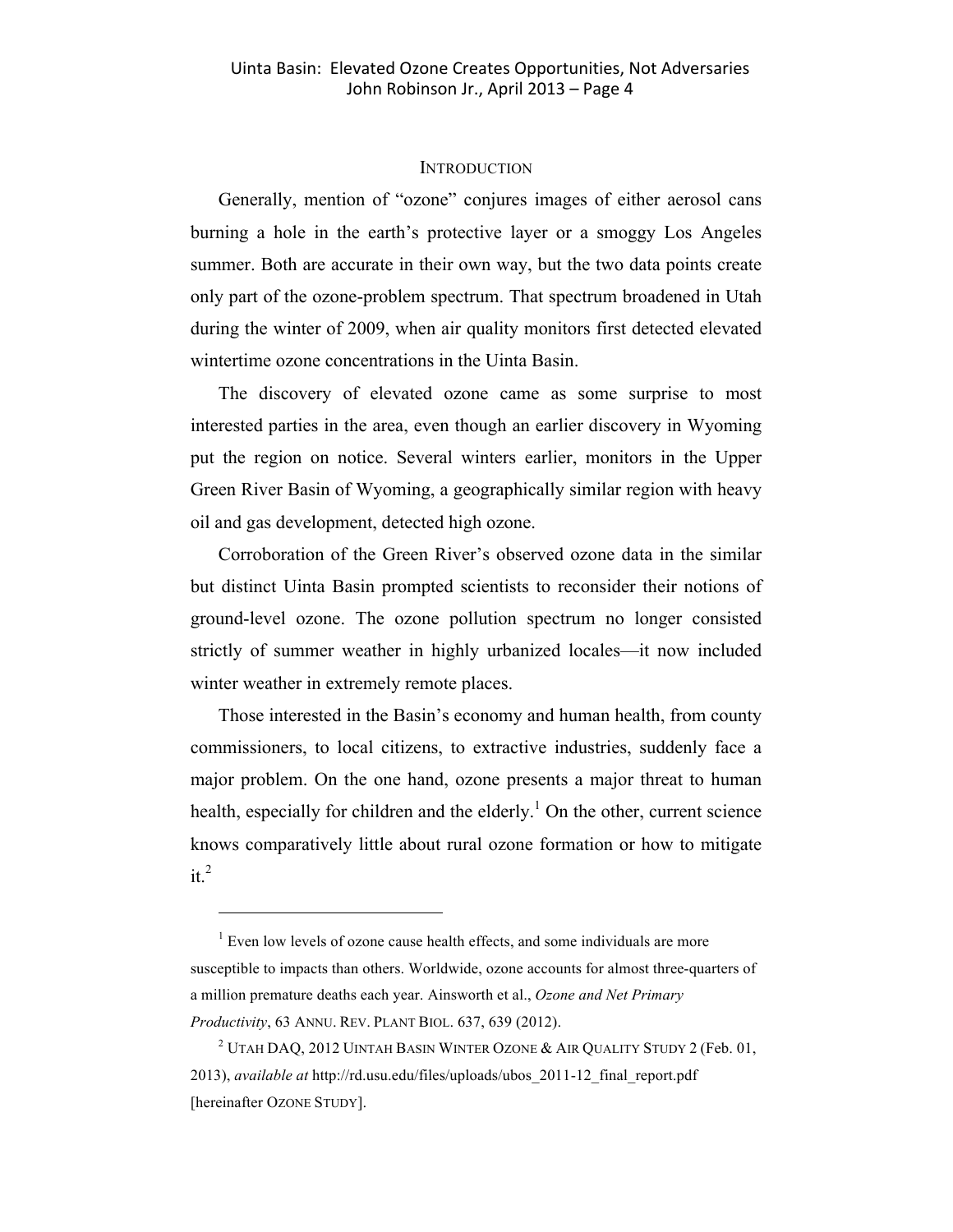After several winters and millions of dollars, regulators and concerned citizens know enough about the ozone problem to move forward. Because the EPA has not yet designated the Basin as "nonattainment,"<sup>3</sup> a window of opportunity exists for stakeholders to forge collaborative relationships and get ahead of the curve. Failing to do so will jeopardize public health and almost certainly lead to a nonattainment designation, the ramifications of which place an onerous burden on the oil and gas industry and, therefore, the local economy.

This paper proceeds in four parts. Part I consists of background material, including: a simple overview of the Clean Air Act; the economics and geography of the Uinta Basin; and a brief look at the history and formation of ozone in the Basin. Part II takes a brief look at the current state of collaborative efforts addressing the ozone pollution. Then, part III presents a conflict assessment, including stakeholder analysis as well as opportunities for, and challenges facing, collaboration. Finally, part IV proposes one potential collaborative process design. The suggested process incorporates the many stakeholders into a problem-solving team for the purpose of proactively managing the conflict in a mutually beneficial and widely-supported manner.

#### I. BACKGROUND

Part I of this paper assesses the current status of Uinta Basin air quality issues, specifically the elevated wintertime ozone levels within the region. First, the paper presents a broad overview of the Clean Air Act (CAA) in subpart A. The CAA is major congressional legislation, and under it the

<sup>&</sup>lt;sup>3</sup> "Nonattainment" is U.S. EPA's term of art for a region that does not meet national ambient air quality standards (NAAQS). The EPA Administrator sets these standards at a level "allowing an adequate margin of safety … to protect the public health." Clean Air Act  $§ 109(b)(1).$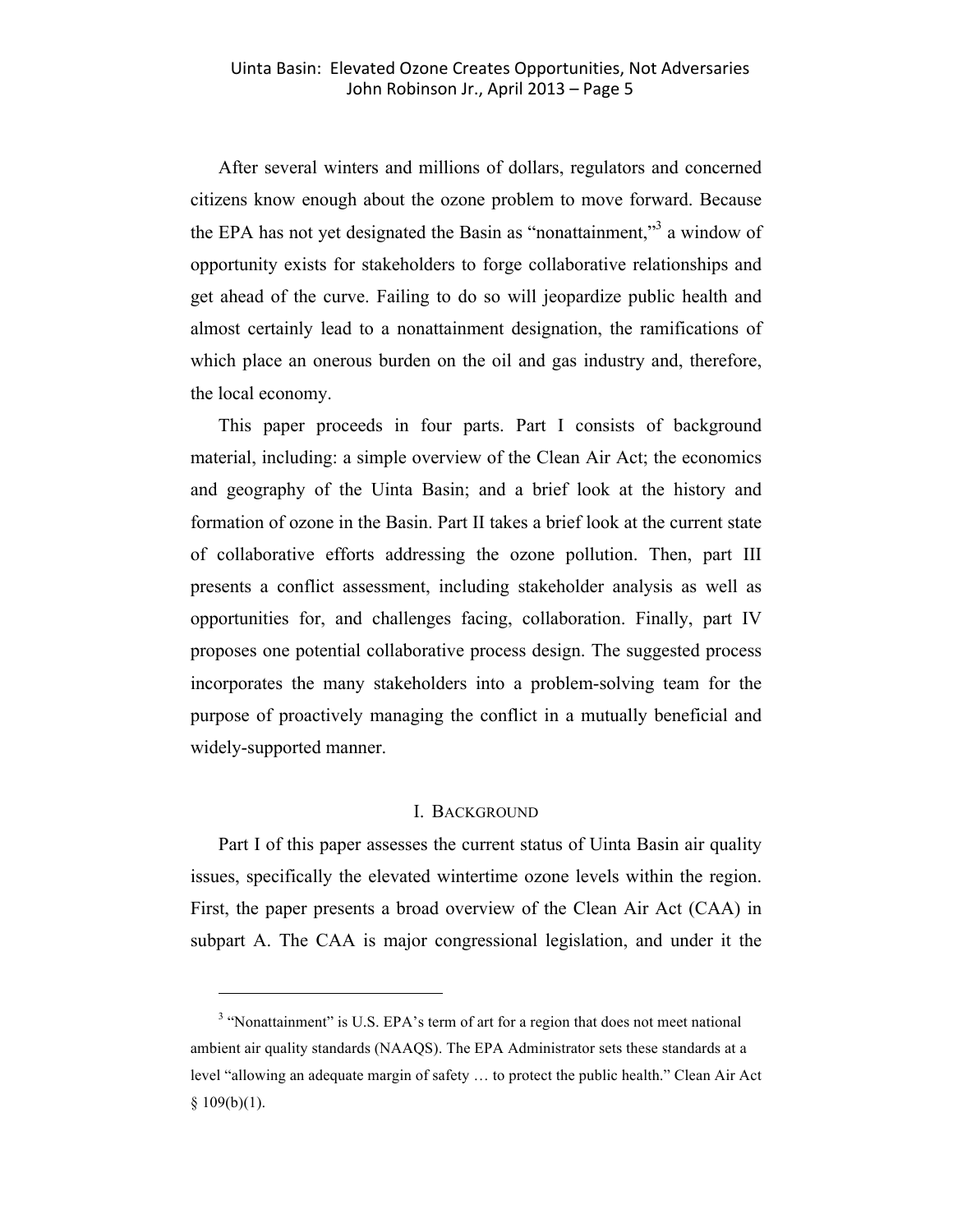EPA promulgates federally-mandated air quality standards that Utah must enforce. This section also explains the connection between the CAA and ozone pollution in the Basin. Subpart B then presents a simple background picture of the Uinta Basin's geography and economic footprint. Finally, subpart C presents a brief history of rural ozone in the Basin as well as the mechanics of its formation.

#### *A. The Clean Air Act:*

#### *A Simple Overview and Why It Matters*

The Clean Air Act (CAA) exists to protect and enhance the quality of the Nation's air resource and to promote the public health and welfare.<sup>4</sup> To achieve this goal, Congress tasked the U.S. Environmental Protection Agency (EPA) with establishing and enforcing national regulations. However, the CAA left states with the primary responsibility to prevent air pollution.<sup>5</sup> In modern terms, this relationship is known as "cooperative" federalism," and is a framework within which the federal government provides leadership and guidance, but leaves on-the-ground work to the various states.<sup>6</sup> This feature allows flexibility for planning at a regional level.

The CAA is widely considered the most complicated and comprehensive legislation in the United States, but only a handful of its mechanisms relate directly to wintertime ozone in the Basin. First, EPA determines a list of "criteria pollutants"—pollutants with wide dispersion around the country that pose a risk to human health. At this time, there are six criteria pollutants, of which ozone is one.<sup>7</sup> EPA then sets National

 $4$  Clean Air Act  $\frac{101(b)(1)}{10}$ .

 $5$  Clean Air Act  $88$  101(a)(3)–(4).

<sup>6</sup> *See id.* § 101(a)(4).

<sup>7</sup> U.S. EPA, *National Ambient Air Quality Standards*,

http://www.epa.gov/air/criteria.html (last visited March 11, 2013).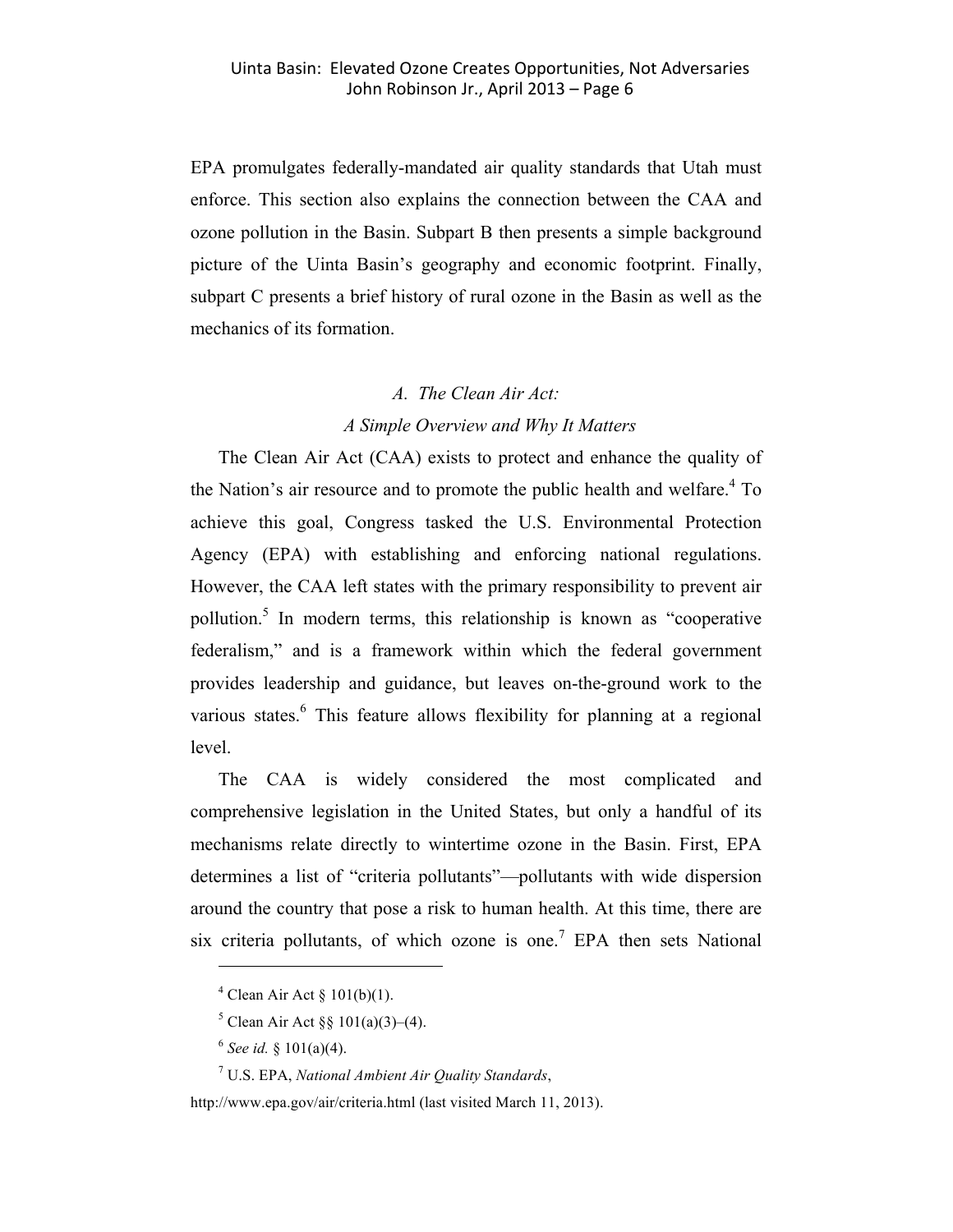Ambient Air Quality Standards (NAAQS) for each pollutant using healthbased standards. The NAAQS are based on the best-available scientific data, and are designed to protect human health by an "adequate margin of safety."<sup>8</sup>

Currently, EPA lists the ozone NAAQS threshold at 75 parts per billion (ppb).<sup>9</sup> EPA classifies airsheds that exceed this baseline number as "nonattainment" areas. However, EPA adjusts the NAAQS periodically based on an updated scientific record—the ozone NAAQS is currently under review and EPA will almost certainly reduce it to the range of 60–70 ppb during 2013.10 Of course, a lower NAAQS means not only that compliance is more difficult, but also that ozone is more hazardous to health than previously thought.

The final piece of the regulatory puzzle is called a State Implementation Plan (SIP), which is both a central document and the mechanism through with a state controls and monitors air pollution.<sup>11</sup> Within a given SIP, the state retains a large degree of autonomy to address air quality in whichever way it wants, as long as it provides adequate funding and proper enforcement authority.

If a particular airshed's ozone concentration breaks the NAAQS

 $\overline{a}$ 

<sup>9</sup> U.S. EPA, *National Ambient Air Quality Standards*,

http://www.epa.gov/air/criteria.html (last visited March 11, 2013).

<sup>10</sup> The draft ozone rule, promulgated in 2011, stated that "EPA is setting the level of the 8-hour standard at 0.070 parts per million." US EPA, *Draft National Ambient Air Quality Standards Preamble for Ozone*, Oct. 3, 2011,

http://www.epa.gov/glo/pdfs/201107\_OMBdraft-OzoneNAAQSpreamble.pdf. Some observers think a lower number is possible or likely. *See* John R. Jacus & Denee A. DiLuigi, *Go West Young Man? Air Quality Developments Affecting Western Oil and Gas Exploration and Production*, 24 NAT. RESOURCES & ENV'T 20, 20 (2010) (stating that EPA will lower the NAAQS for ozone to 0.060–0.070 ppm).

<sup>11</sup> SIP guidelines are found at Clean Air Act  $\S$  110(a)(2).

 $8$  Clean Air Act  $8$  109(b)(1).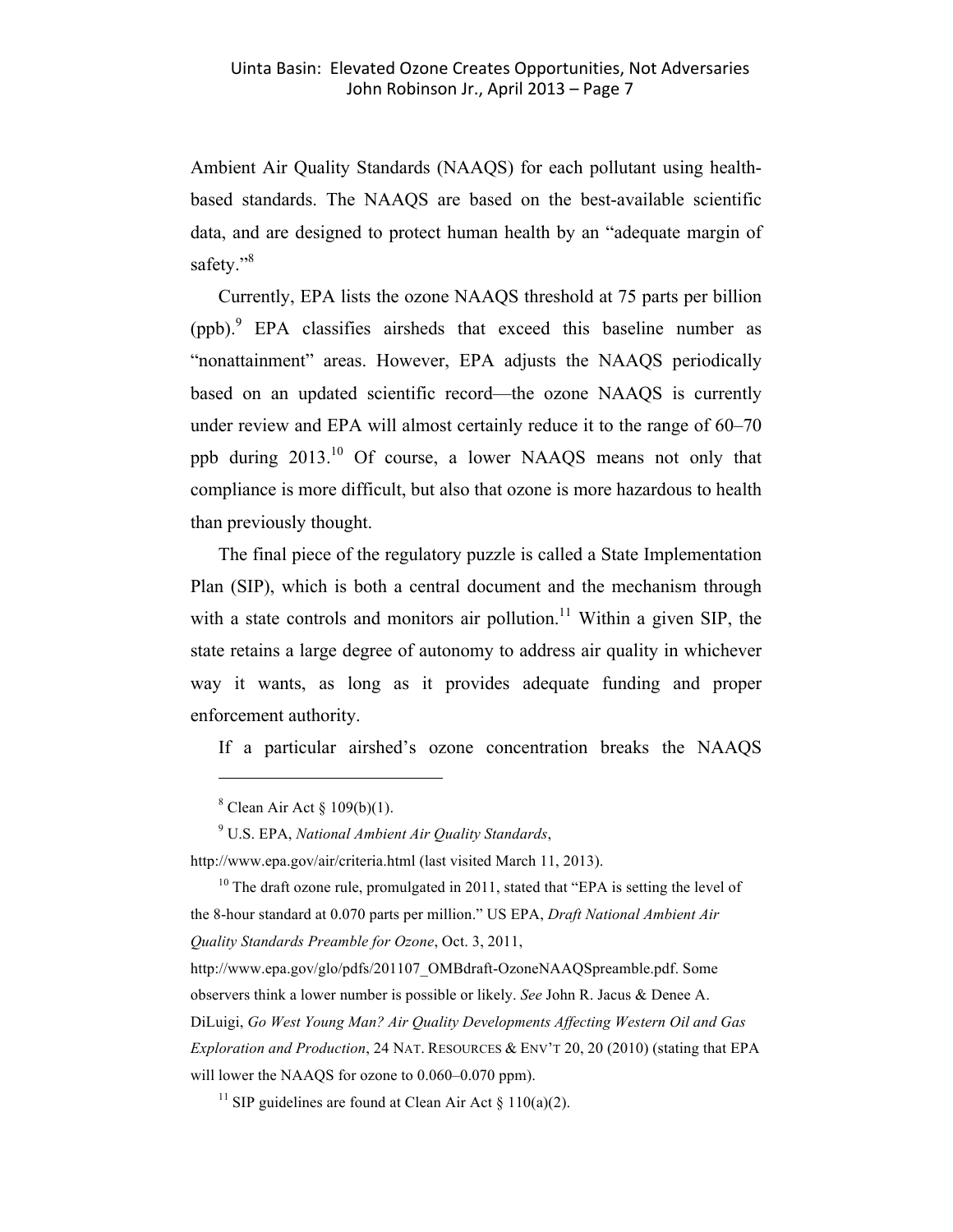threshold, then EPA designates that region as a "nonattainment" area. In such cases, a rather strict set of regulations attach—the state must make active and substantial steps towards reducing pollution and bringing the airshed back into "attainment."

This delineation, between attainment and nonattainment, is the hook that attaches the Clean Air Act to the Uinta Basin ozone pollution problem. Basically, the State of Utah and other stakeholders have unfettered opportunity to act (or not, as they will) before EPA designates the Uinta Basin as nonattainment. If and when EPA makes the nonattainment determination, however, the Clean Air Act's regulatory requirements drastically affect each stakeholder's interests. Essentially, a nonattainment designation will switch any activity from proactive to reactive in nature.

#### *B. Uinta Basin's Geography and Economy*

The Uintah Basin is rural and geographically isolated, and the economy is dominated by the oil and gas industry  $(O&G)$ . While the Uinta Basin holds only slightly more than  $50,000$  residents,<sup>12</sup> it is the most significant oil and gas field in Utah.13 In fact, it is one of the largest producers within the Rocky Mountains.<sup>14</sup> The prominent extractive industry accounts for half

 $12$  For purposes of this paper, the Uinta Basin includes Uintah County and Duchesne County. Naturally, geographic regions do not follow political boundaries directly, but in this case the two counties are a close fit. Population figures are from the 2010 census. U.S. Census, *State & County QuickFacts*, http://quickfacts.census.gov/qfd/states/49000.html (last visited March 10, 2013).

 $^{13}$  BUREAU OF ECONOMIC AND BUSINESS RESEARCH, THE STRUCTURE AND IMPACT OF UTAH'S OIL AND GAS EXPLORATION AND PRODUCTION INDUSTRY 8 (University of Utah, 2009), *available at*

http://governor.utah.gov/publiclands/PLPCOStudies/Oil%20&%20Gas%20Economic%20I mpact\_July.pdf.

<sup>14</sup> *Id.*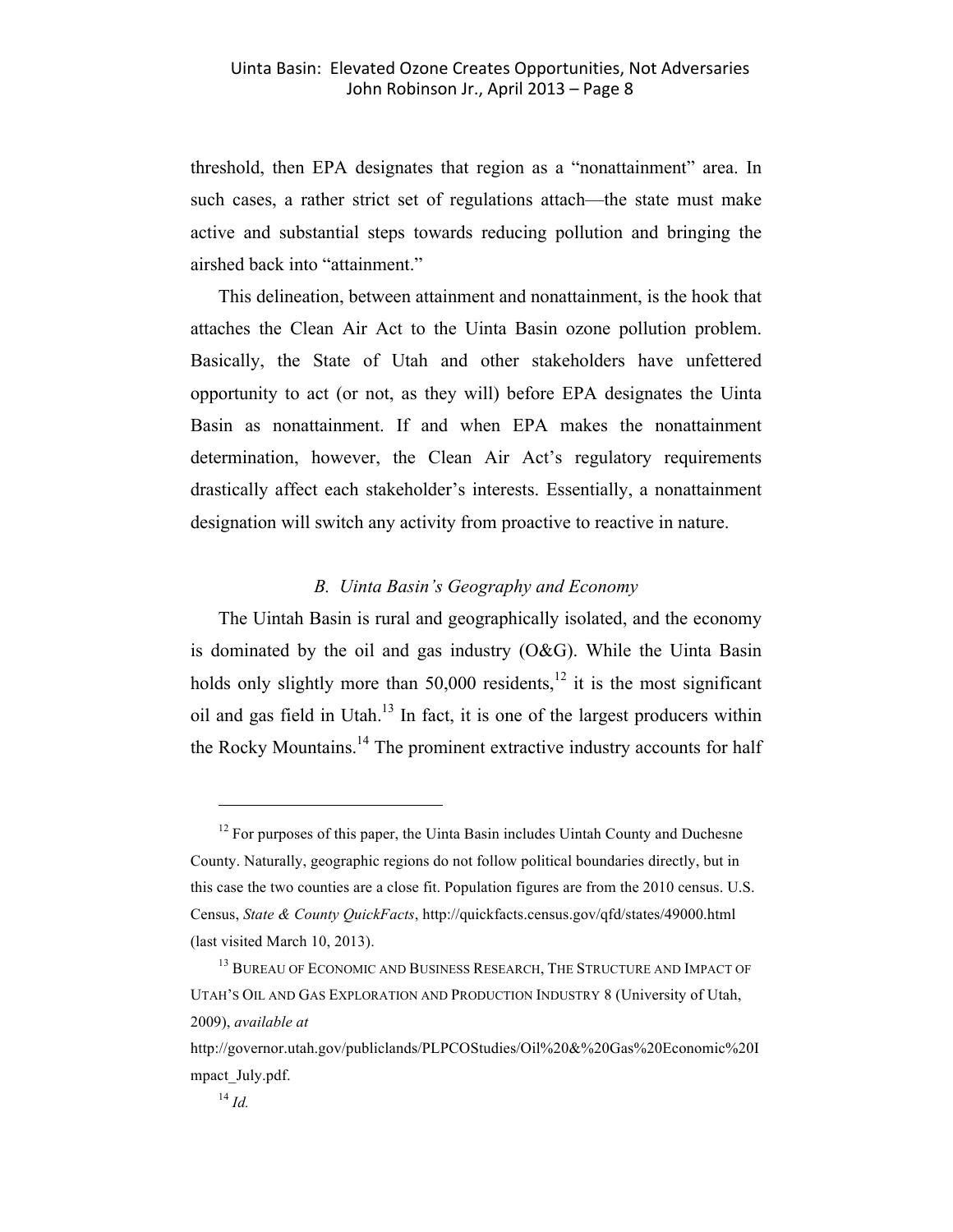of the region's jobs and 60% of the economy.<sup>15</sup>

The state-wide importance of energy within the Basin is hard to overstate. In 2008, 69% of the Utah's oil production and 68% of its gas production came out of the Basin.<sup>16</sup> Even during the economic downturn, double-digit job growth continued in the Basin.<sup>17</sup> Currently, the Basin accounts for roughly 83% of Utah's O&G development.<sup>18</sup>

That being said, the Basin area does cycle through boom and bust with some regularity.19 Resource exploitation such as fur trapping, Gilsonite mining,<sup>20</sup> and oil drilling have fueled the past booms. The fragile and undiversified economy generally turns from boom to bust as demand wanes. That the area is currently experiencing a boom cycle informs local politics—few in the area are keen to return to a bust cycle. $2<sup>1</sup>$ 

 $^{17}$  *Id.* 

<sup>&</sup>lt;sup>15</sup> Nick Snow, *First Uinta Basin Ozone Formation Study Released*, OIL & GAS JOURNAL (Feb. 20, 2013) (quoting Uintah County Commissioner Mike McKee).

<sup>16</sup> BUREAU OF ECONOMIC AND BUSINESS RESEARCH, THE STRUCTURE AND IMPACT OF UTAH'S OIL AND GAS EXPLORATION AND PRODUCTION INDUSTRY 11–12 (University of Utah, 2009), available at

http://governor.utah.gov/publiclands/PLPCOStudies/Oil%20&%20Gas%20Economic%20I mpact\_July.pdf.

<sup>18</sup> As measured by number of wells drilled. *Id.* at 12.

<sup>19</sup> *See* Craig Fuller, *Uinta Basin*, in UTAH HISTORY ENCYCLOPEDIA (2013), http://historytogo.utah.gov/utah\_chapters/the\_land/uintabasin.html.

 $20$  Gilsonite is the trade name for a naturally-occurring form of asphalt located within the Uinta Basin.

 $21$  Such a proposition is hard to support, but seems a reasonable interpretation given the economic climate, general human nature, and the media coverage. *See, e.g.*, Google search for "Uinta Basin boom transportation" (resulting in a number of articles about transportation issues within the Basin, all of which assume that the "boom" is a good thing).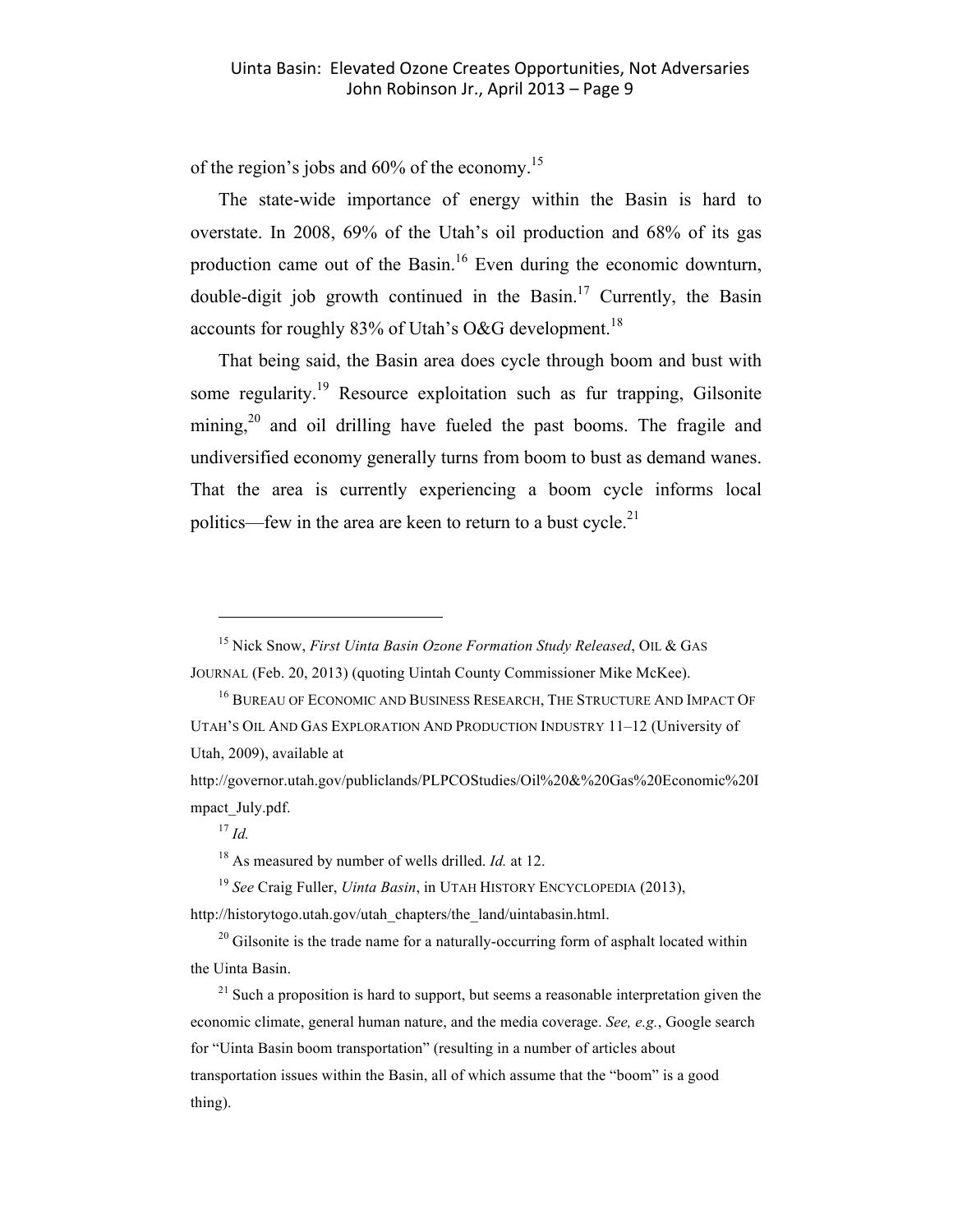#### *C. History and Formation of Ozone in the Uinta Basin*

Awareness of rural ozone problems in O&G regions crept into scientific awareness only recently, when air-quality monitors in the Upper Green River Basin of Wyoming (UGRB) detected elevated ozone. Although the Uinta Basin is similar to the URGB in many ways, monitoring there did not detect elevated ozone until somewhat later. In fact, Utah DAQ monitored wintertime pollution in the Basin during the 2007 and 2008 season but did not see any elevated ozone at that time.<sup>22</sup> According to the officials involved, DAQ directed its first studies at particulate matter (PM2.5). During the first two winters of monitoring, ozone concentrations approached—but did not exceed—the NAAQS. Therefore, DAQ assumed that ozone concentrations did not require immediate action.

During the winter of 2009–10 however, monitoring data spiked drastically. EPA installed new monitoring equipment at Ouray, and DAQ & EPA watched ozone concentration exceed the NAAQS sixty-eight times during that winter.<sup>23</sup> On three occasions, ozone concentrations reached close to twice the threshold. <sup>24</sup> During this time period, EPA also reduced the ozone  $NAAQS<sup>25</sup>$  So, the ozone problem focused swiftly—not only did ozone pollution spike, but the safe threshold decreased.

The exact and complex causes of wintertime ozone are still under investigation, but a basic understanding has emerged over the last few years. Like summer formation in urban areas, rural ozone forms through a

<sup>24</sup> *Id.*

<sup>22</sup> *See* OZONE STUDY, *supra* note 2.

<sup>23</sup> Scott Streater, *Air Quality Concerns May Dictate Uintah Basin's Natural Gas Drilling Future*, NEW YORK TIMES (Oct. 1, 2010),

http://www.nytimes.com/gwire/2010/10/01/01greenwire-air-quality-concerns-may-dictateuintah-basins-30342.html?pagewanted=all.

 $^{25}$  73 Fed. Red. 16,436 (March 27, 2008) ("With regard to the primary standard for O3, EPA is revising the level of the 8-hour standard to 0.075 parts per million (ppm)").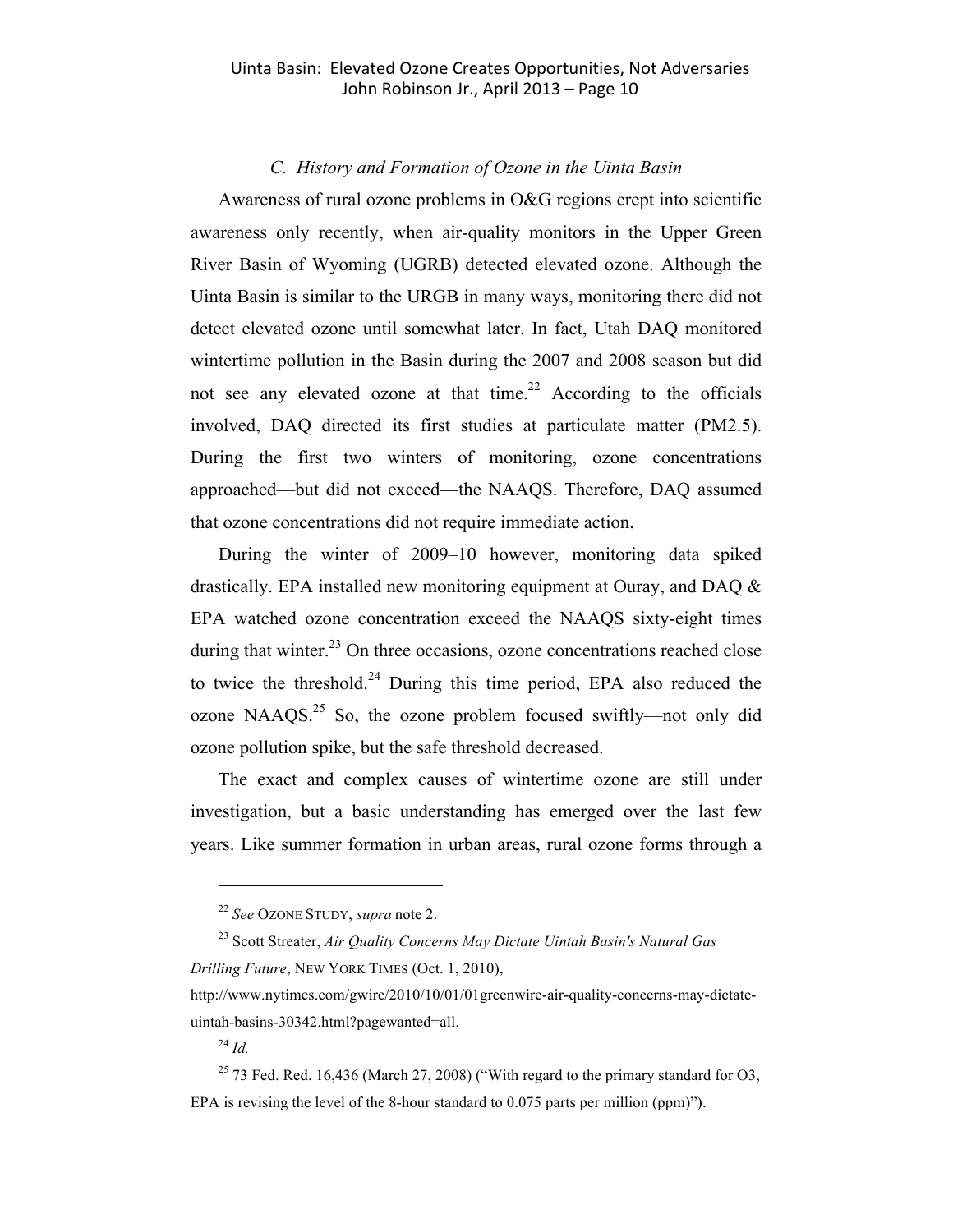complex photochemical reaction involving volatile organic compounds (VOCs) and nitrous oxides  $(NO_x)$ . Sunlight drives this reaction, and reactivity increases with high temperatures—a primary reason that scientists consider ozone a summer problem.<sup>26</sup>

In the absence of high temperature, the Basin's unique geography plays an essential role in ozone formation. The Basin is essentially a giant bowl ringed by mountains. In periods of high pressure during winter, when snow covers the ground, stagnant air conditions create intense temperature inversions. That is, warm air aloft traps a thin layer of cold air close to the ground. This trapped layer is subject to very little atmospheric mixing, so little opportunity exists for pollution to escape the confines of the basin.<sup>27</sup> These inversion periods last from days to weeks, and cars, homes, businesses, and petroleum infrastructure pump more ozone constituents into the air all the while.

This phenomenon is not unlike using a can of spray paint in a garage with the doors and windows closed. Spraying a puff or two may not cause much harm, but emptying the whole can leads to serious health consequences. During winter, storms move over the Basin from time to time—they push out the inversion and associated build-up of chemicals, just as opening the windows and doors in the garage clears out the paint fumes.

Snow cover is also essential to winter ozone formation. Because the sun sits at a lower angle in the sky, and the winter temperatures plunge far below summer expectations, the reaction of VOCs with NOx requires an extra boost of energy. In the Basin, this extra energy comes from the sun's reflection off the white snow, a circumstance that effectively doubles the amount of solar energy present for ozone formation.<sup>28</sup> These unique features

<sup>26</sup> *See* OZONE STUDY, *supra* note 2, at 1–2, 9.

<sup>27</sup> *Id.*

<sup>28</sup> *Id.* at 9.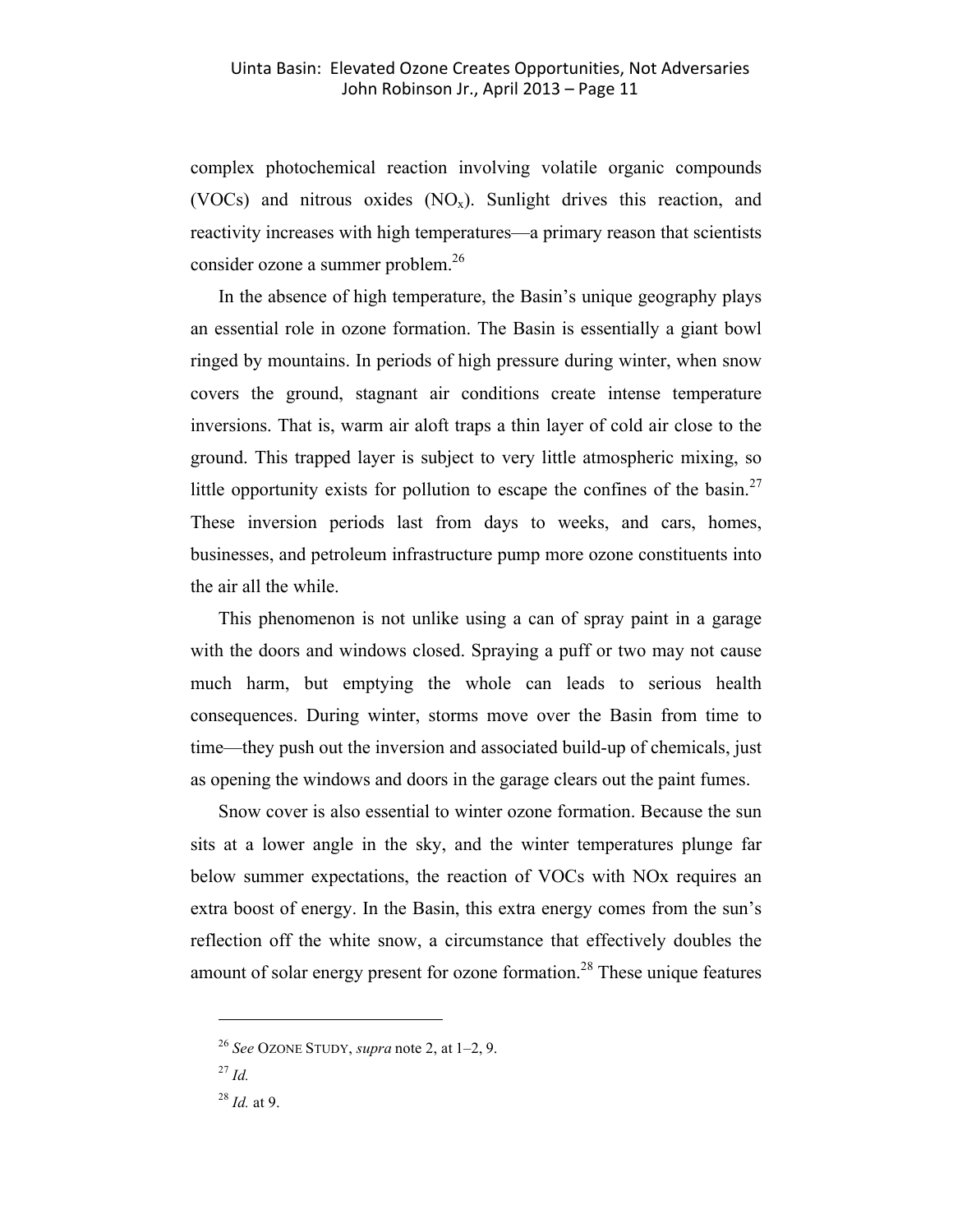are precisely why ozone pollution control in the Basin may require a regional problem-solving approach.

#### II. CURRENT COLLABORATIVE PROCESS

An ongoing collaborative process is taking place within the Uinta Basin. The current process, however, focuses on data gathering, monitoring, and scientific study. At this time, no group is making broadly-supported suggestions for solving the pollution problem. This section sets forth a brief overview of the current process, which provides useful information on the breadth of interests that are already working together, albeit in a researchonly capacity.

#### *A. The Uintah Basin Ozone Study*

The Uintah Basin Ozone Study<sup>29</sup> (UBOS) of 2011-2012 is the most comprehensive scientific assessment of the Basin to date.<sup>30</sup> Principally, the study aimed to increase understanding of the relationship between changes in precursor emissions and the resulting ozone concentration.<sup>31</sup> Among the several objectives of the study, the most relevant to this paper is the goal to "provide information that *leads* to the development of effective mitigation strategies."<sup>32</sup>

The 2012 UBOS cost \$5.5 million dollars, $33$  and a diverse group funded the project. The funding came from federal agencies such as the National Oceanic and Atmospheric Administration, the National Science Foundation, the Department of Energy, and the Environmental Protection Agency. At

<sup>29</sup> OZONE STUDY, *supra* note 2.

<sup>30</sup> *Cracking the Ozone Code*, DAQ.UTAH.GOV (March 7, 2013),

http://www.deq.utah.gov/Issues/topics/ozone/index.htm.

<sup>31</sup> UTAH DAQ, OZONE STUDY, *supra* note 26, at 1.

<sup>&</sup>lt;sup>32</sup> *Id.* at 1 (emphasis added).

<sup>33</sup> *Cracking the Ozone Code*, *supra* note 30.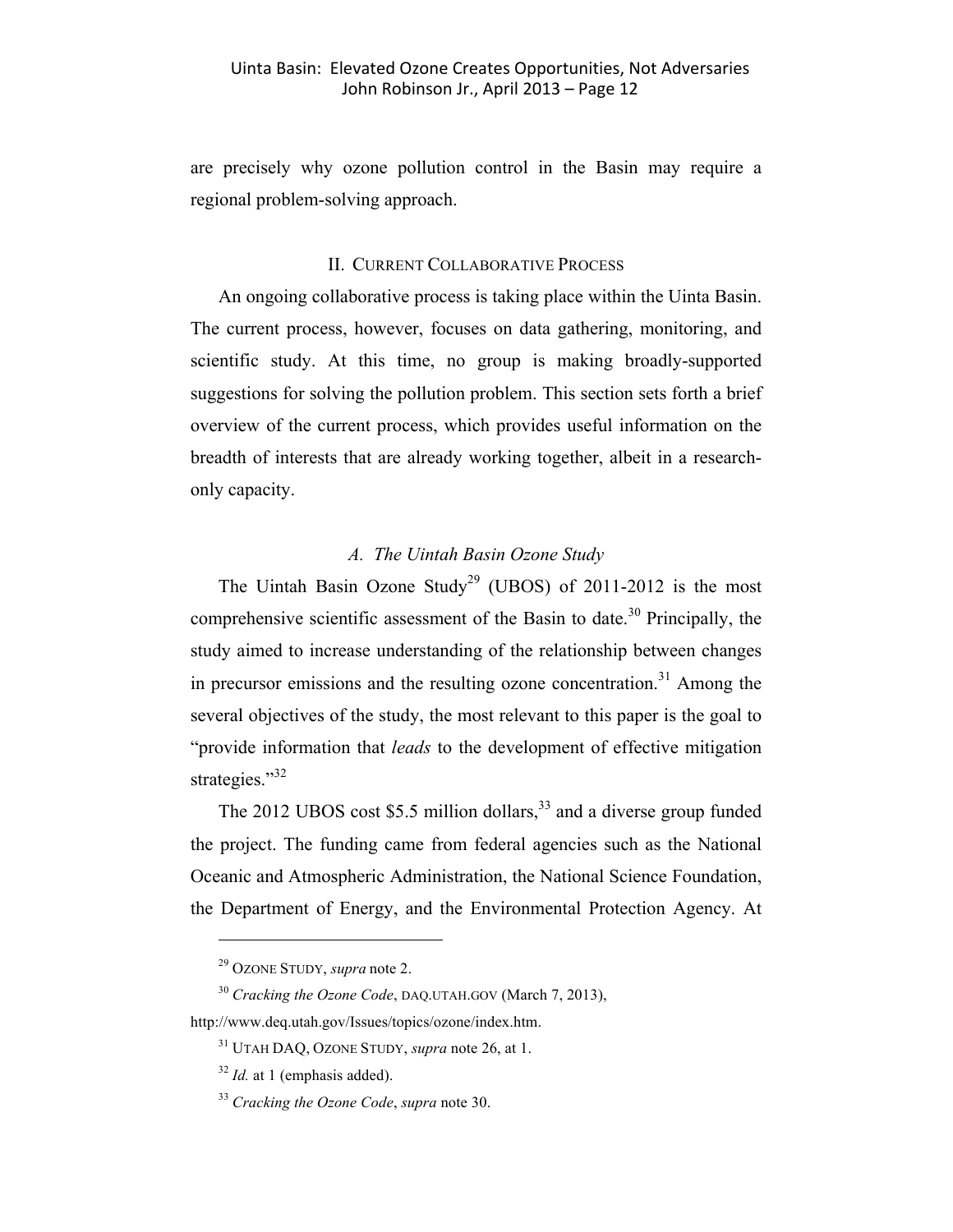the state level, Utah DEQ, the affected counties, and the Utah School and Institutional Trust Lands Administration contributed finances. Finally, the industry group Western Energy Alliance took part.<sup>34</sup>

Utah DEQ, along with BLM, provided study management and coordination for the UBOS. $35$  An oversight team, including representatives from Western Energy Alliance, EPA, BLM, Utah DEQ, and the Uintah Impact Mitigation Special Service District provided additional guidance.<sup>36</sup> Finally, a science steering committee with representatives from EPA, Utah DEQ, NOAA, Western Energy Alliance, and two universities provided scientific guidance.

Essentially, the UBOS consisted of a number of smaller individual studies, each of which proceeded somewhat compartmentalized from the others. The UBOS itself is a compilation of the various different projects that occurred over the winter of 2011–2012. As such, the UBOS represents a foundation on which future collaboration might be based. However, that foundation is limited in scope. For the most part, the UBOS partnership focused on scientific working relationships, with few other trappings of a collaborative process. One valuable exception, however, was the community outreach led by NOAA scientists. Under this program, the scientists took some of their sophisticated instruments and conducted demonstrations at local schools.<sup>37</sup> This information-sharing model might serve as a good example for future collaborative processes.

Although scientific working relationships may form the basis for future problem-solving relationships, the UBOS itself only tackled the informational aspects of ozone pollution. The study generally resulted in a

<sup>34</sup> UTAH DAQ, OZONE STUDY, *supra* note 26, at title page.

<sup>35</sup> *Id.* at 7.

<sup>36</sup> *Id.* at 7.

<sup>&</sup>lt;sup>37</sup> *Id.* at Fig.5B-13, 5B-14 and accompanying text.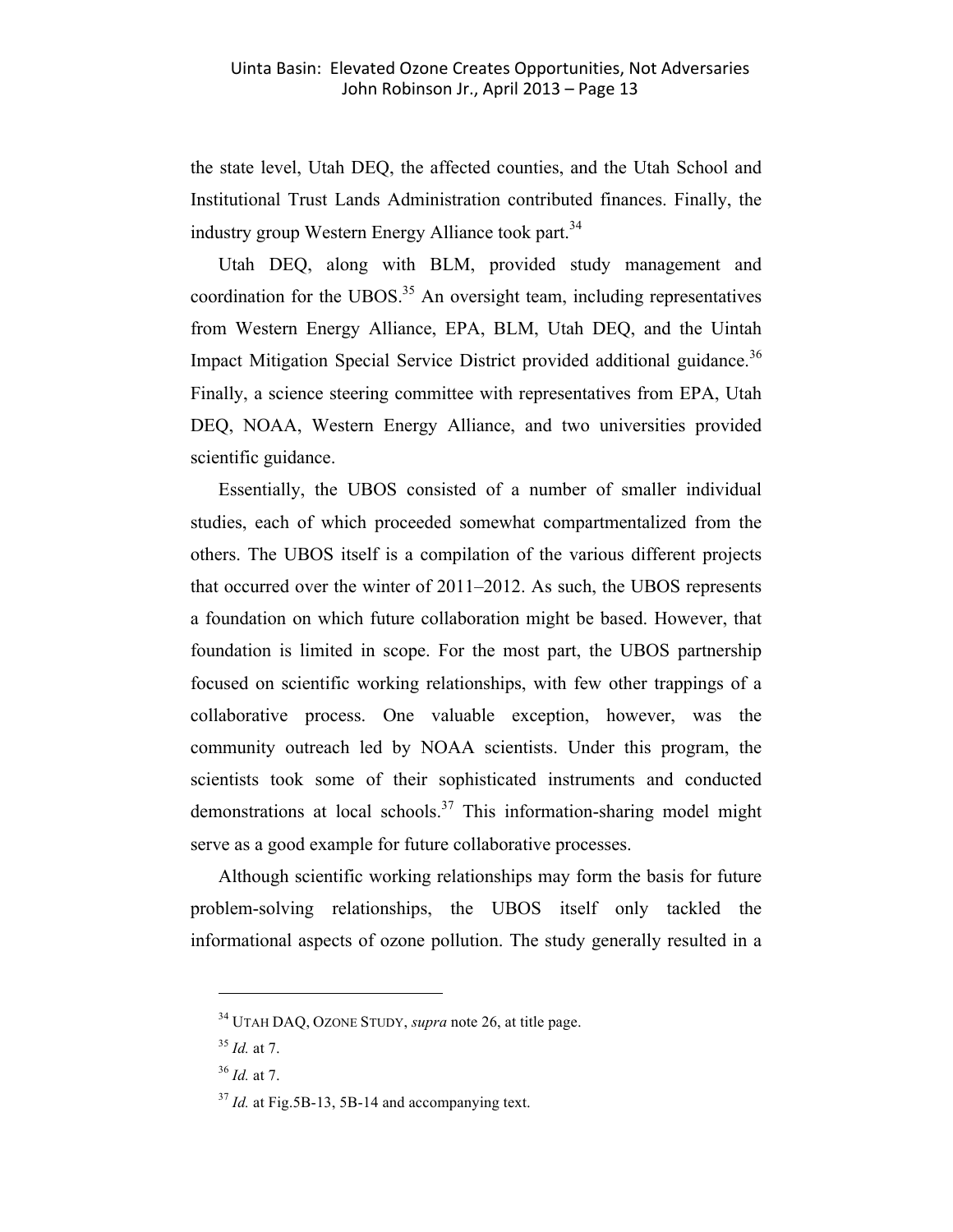call for more study. That is, even though scientific understanding of the problem progressed significantly as a result of this work, the scientists involved did not make discrete recommendations about mitigation techniques. Therefore, the UBOS partnership cannot provide a functional example of how future pollution mitigation collaboration should proceed.

#### III. ASSESSMENT

The rural and industry-dominated character of the Uinta Basin informs much of the assessment in this paper. Understanding that background, addressed *infra* part I.C, is essential to assessing and anticipating the needs and interests of the local stakeholders, from local citizens to county officials. Some observers take the position that the Basin's economic importance, as compared to its political influence, leave it ripe for exploitation. That is, the population of the area is so small that citizens do not have the political leverage to push back against state regulators or O&G special interests. Other observers disagree about any perceived exploitation, suggesting instead that industry interests parallel those of the Basin's residents—economic stability and O&G development are inextricably linked.

Based on these observations, this paper suggests that coalition building, and an eventual collaborative process, require consideration of all stakeholder interests—both for and against development, no matter the relative power or influence of the stakeholder. Building on that base understanding, this part of the paper proceeds by describing the author's assessment process, including the interviews and techniques involved. It then presents a discrete analysis of many of the stakeholders with interest in solving the Uinta Basin's ozone pollution problem. Finally, this part presents potential sources of conflict, opportunities for collaboration, and a convener analysis.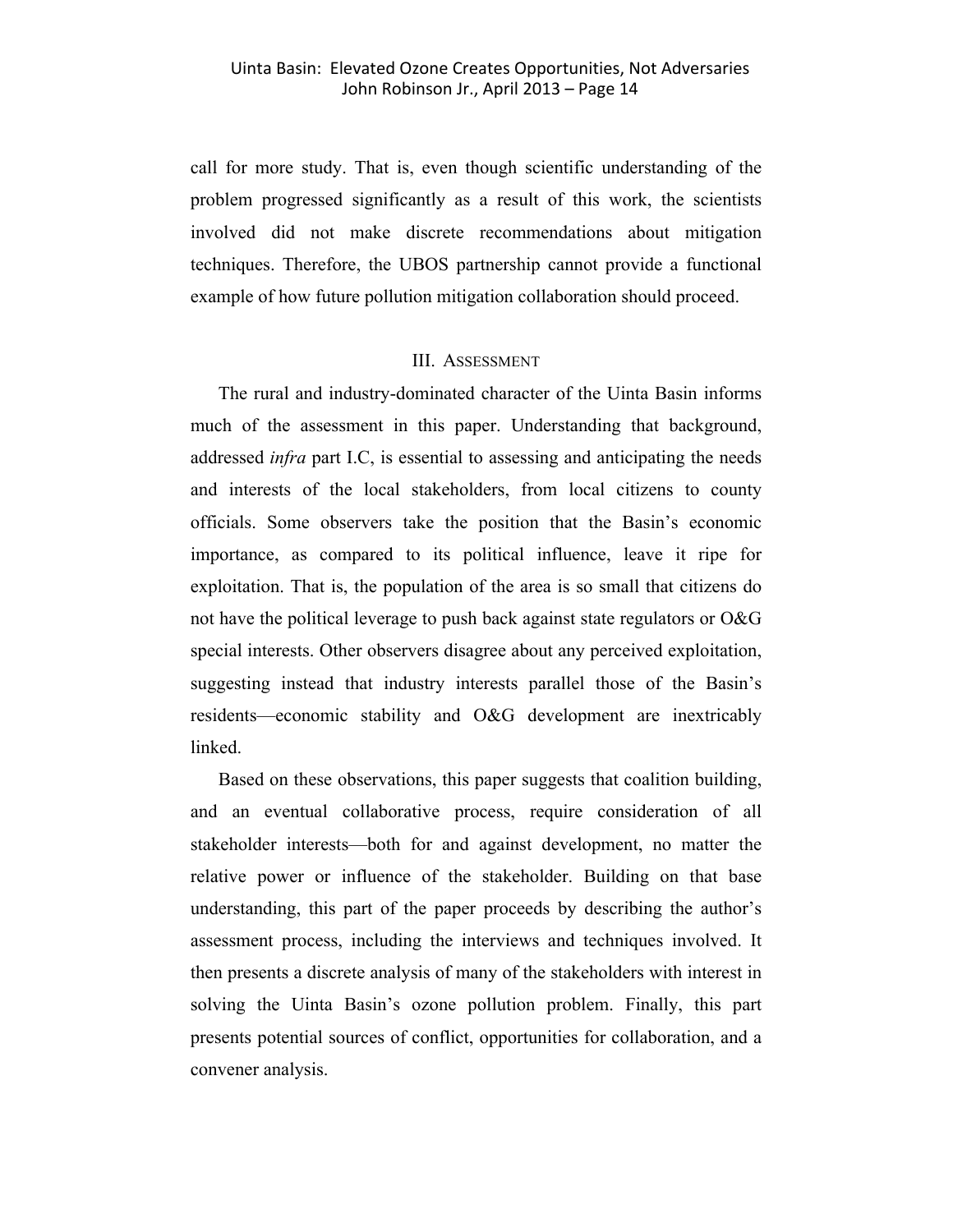#### *A. The Assessment Process*

In preparation for this paper, the author conducted both traditional and non-traditional research. The traditional methods consisted of legal research that built, in part, on the author's previous work exploring the Clean Air Act and the Uinta Basin ozone pollution. Much of the research for the current paper dealt specifically with the jurisdictional and non-technical aspects of the Uinta Basin's air pollution, neither of which were the focus of the previous work. Other traditional research included online and database searches of relevant media coverage, which the author used to build a more complete and nuanced understanding of the political climate of the region.

Much of the stakeholder analysis, including opportunities and challenges, results from personal interviews, email communications, and phone conversations with various interested persons. Each contact's perspective added new light to the issues surrounding the pollution problem, and each contact holds some close association with the area. The author conducted personal interviews with two state employees at Utah Department of Air Quality. In addition, he conducted a phone interview with tribal counsel for the Ute Indian Tribe. Finally, the author conducted a number of email interviews with three conservations groups: Southern Utah Wilderness Alliance, Utah Physicians for a Healthy Environment, and Living Rivers. Additional email interviewees included the Bureau of Land Management and a Clean Air Act lawyer and Denver professor who worked with the Ute Tribe in the past.

The author also reached out to a business group affiliated with the area and to the Ute Tribe itself, but did not receive a timely response from either group. Assuming a more thorough and extended analysis in the future, input from both these groups will be instrumental to painting a complete picture of the Uinta Basin air quality debate. It may be that the Ute Tribe prefers to speak through its tribal counsel and that local businesses feel sufficiently represented by other stakeholder groups. However, both groups should be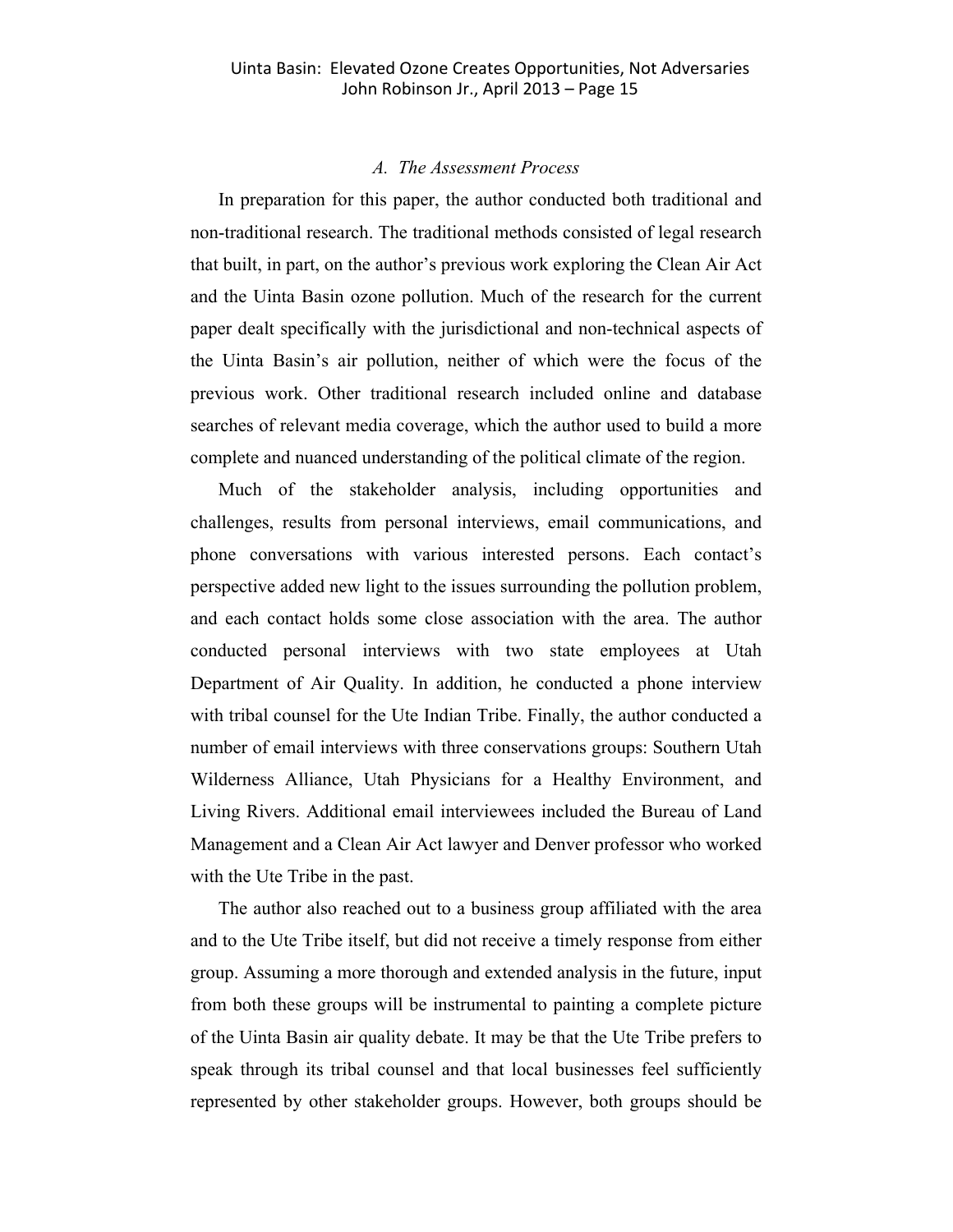approached directly on this matter.

Further, a future analysis should include direct observation wherever possible, a component that the timeframe and scope of this paper did not allow. Attending public meetings and conservation group functions should be undertaken along with any rulemaking or administrative proceedings. Watching some of these encounters will provide valuable insight into the interests of the respective groups. Also, witnessing how some of these groups interact with each other will prove invaluable for designing an effective collaborative process moving forward.

#### *B. Stakeholder Analysis*

#### 1. Citizenry

 $\overline{a}$ 

The inhabitants of Uintah and Duchesne counties live over a large geographic area. Because of the dispersed nature of human habitation across the region, major differences in interest likely exist among this group—the citizenry are not necessarily homogenous. However, the EPA's primary task under the CAA requires protecting human health. Therefore, the needs of the Basin's citizens are, in many ways, paramount to other interests.

Because of the non-diverse nature of the economy in the region, citizens will likely align themselves closely with their economic ties. Further, residents are probably similar in many ways to their counterparts in Cache County, where locals often clash with state and federal officials over air quality.<sup>38</sup> The general stereotype of these residents is that they look askance at government interference, particularly when federal in nature.

The distrust of government felt by some citizens means that some are

<sup>38</sup> *See, e.g.*, Judy Fahys, *Utah's Pollution Plan Moves on Despite Resistance*, THE SALT LAKE TRIBUNE (Dec. 25, 2012), http://www.sltrib.com/sltrib/politics/54833507- 90/county-emissions-epa-lake.html.csp (quoting a Cache County councilman calling CAA regulations a "sledgehammer approach").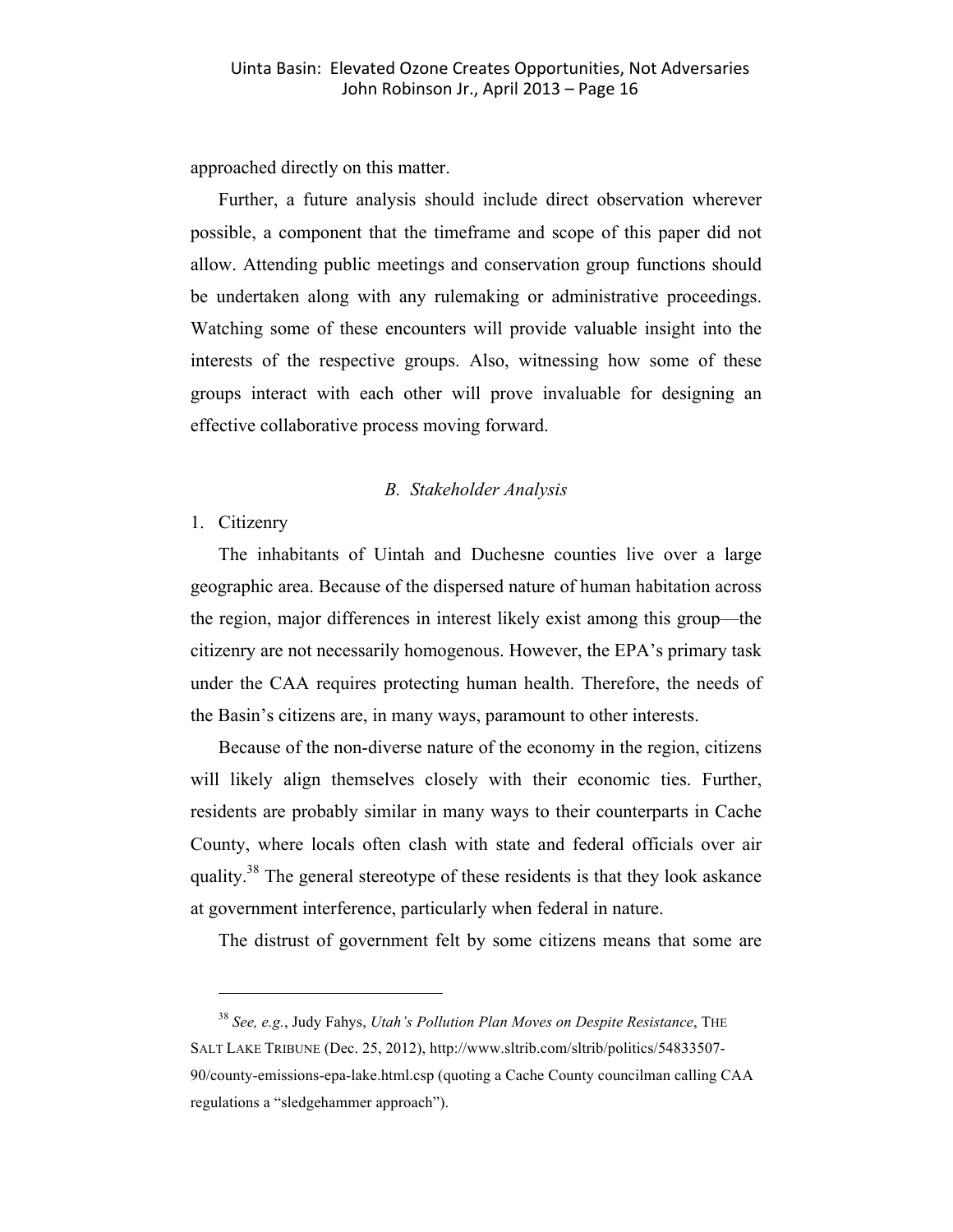likely to be wary of interactions with "outside" (particularly federal) representatives and officials. In approaching a coalition building process, it may be best to work through a proxy, such as the Vernal Chamber of Commerce, or some other organization that appears neutral.

If the citizen group is not part of a collaborative resolution to the ozone pollution, then the process risks alienating the very population that the Clean Air Act was meant to protect. In such a case, residents of the area might resort to the citizen suit provision of the CAA. The provision allows individuals to seek enforcement (or judicial review) against EPA or the State of Utah.

#### 2. Municipalities

The sparsely populated Uinta Basin includes only a handful of significant towns. Of those, Vernal and Roosevelt (the county seats, respectively, of Uintah and Duchesne Counties) are the most significant. Both are home to roughly 33% of their county's population.

According to some reports, many of the concerns that municipalities voice revolve around their geographical location compared to the oil  $\&$  gas producing areas. For instance, the highest ozone concentrations occur in the center of the Basin, where Vernal lies on the edge. Therefore, the city may or may not be subject to the same elevated levels of ozone as those reported in oil and gas country.

Part of this unease rests on scientific principles. Any scientific research rests on a foundation of assumptions, such as where to place an air quality monitor. In an urban environment, a scientist can be highly confident that any given monitor accurately reflects the actual pollution levels that residents are breathing. That same assumption may not be true in a rural environment however—the elevated ozone levels detected at Ouray may have no bearing on ozone exposure in Vernal some twenty-five miles away.

The municipalities have some influence in state government. If not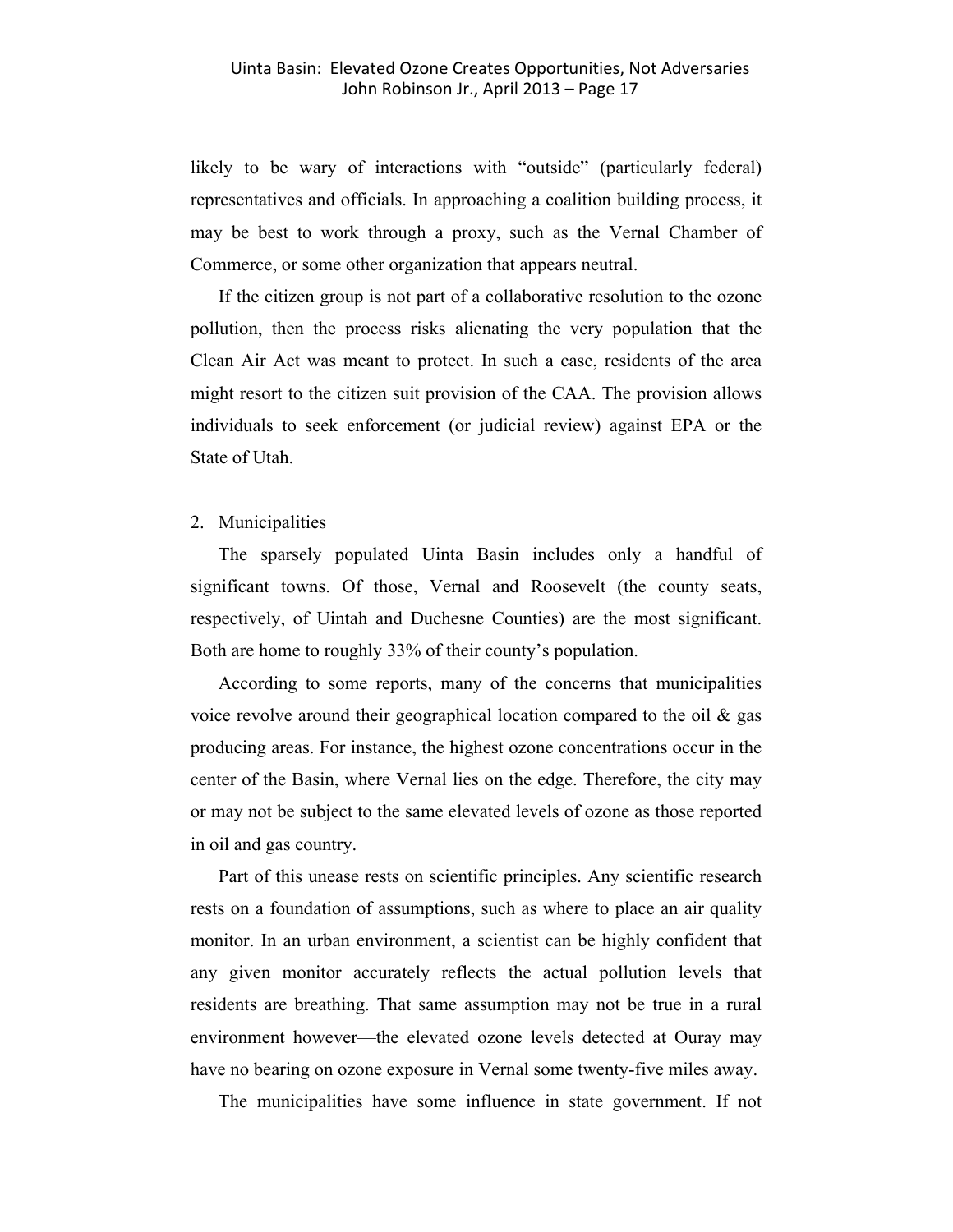included in a collaborative process, they may exercise their political connections to influence discussions. Therefore, it will be more direct to have them at the table. On the other hand, this group may feel that its interests are sufficiently in line with the Counties that they do not need to be a separate stakeholder.

#### 3. Counties

Both Uintah and Duchesne counties have three commissioners. <sup>39</sup> The commissioners form the executive and legislative bodies for their respective counties. <sup>40</sup> Typically, the county commissioners are heavily involved in O&G policy within their jurisdictions. For instance, both counties recently joined industry in a lawsuit filed against BLM over seventy-seven leases that were auctioned off, and then retracted. $^{41}$  According to a county commissioner, the suit was more about preventing a bad BLM precedent regarding future oil and gas development than it was about the disputed leases. $42$ 

Additionally, both counties moved repeatedly to increase the percentage of mineral severance tax returned to the counties where the extraction took place.<sup>43</sup> Further, Uintah County Commissioner Michael J. McKee recently told the United States House Subcommittee on Energy and Mineral

 $\overline{a}$ 

<sup>42</sup> *See id.*

<sup>39</sup> *Welcome to Duchesne County*, UTAH.GOV,

http://duchesne.utah.gov/government/commission.html (last visited March 13, 2013); Uintah County, *County Commission*, http://co.uintah.ut.us/comm/comm.php (last visited March 13, 2013).

<sup>40</sup> *Id.*

<sup>41</sup> Geoff Liesik & Mary Bernard, *Judge Says Utah Counties' Drilling-Lease Lawsuit Too Late*, DESERET NEWS, Sept. 2, 2010, at B02.

<sup>43</sup> Lezlee E. Whiting, *Counties Lobby To Pass Severance Tax Bill In '06*, Deseret News, Mar. 28, 2005, at B03 (discussing the failed House Bill 63 in 2005, and the counties' plans to support a similar bill the following year).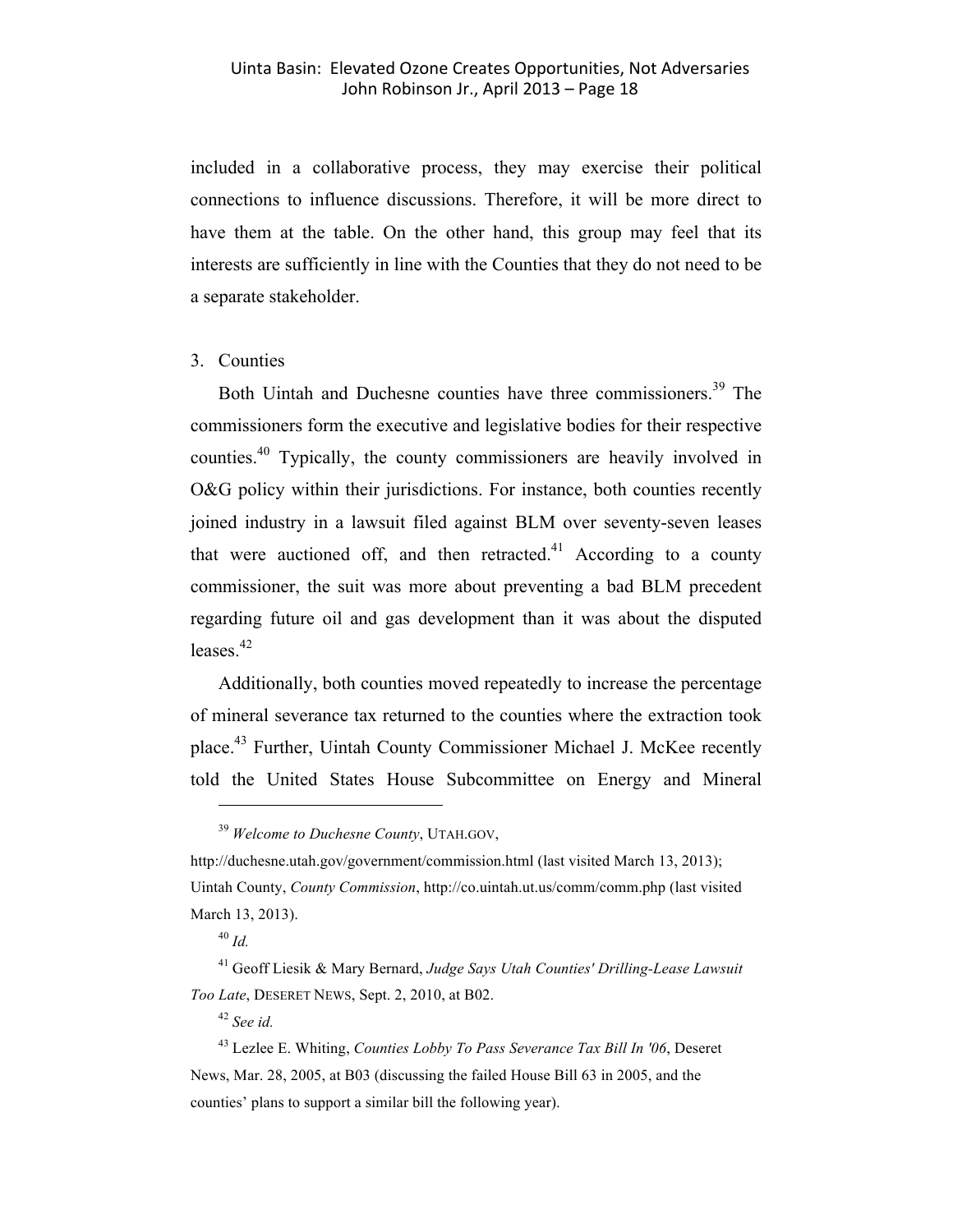Resources: "I cannot overstate how important the extractive industry is to our communities."<sup>44</sup>

Based on such evidence, county officials will most likely continue to be vocal advocates for the economic benefits of O&G development and, therefore, are important stakeholders in any ozone process. If the counties' interests are not incorporated through a collaborative process, they may resort to litigation or exercise of their considerable political power.

4. Tribes

 $\overline{a}$ 

The Ute Tribe is an essential player for any collaborative approach to solving the ozone pollution problem in the Uinta Basin. Tribal land makes up a large portion of the Basin, and O&G activity on tribal land is even more pronounced than elsewhere. According to some estimates, as much as 70–80% of VOC emissions may come from tribal land. The tribe is a critical player in any collaborative effort because Utah has no jurisdiction over the sovereign Ute Tribe or over the tribe's land.<sup>45</sup>

The Utes derive much of their income from oil and gas development. According to some observers, the tribe views regulatory differences as a potential competitive advantage. That is, if drilling on tribal land is easier based on lower regulatory hurdles and compliance costs, operators will gravitate towards the Ute reservation, thereby increasing tribal revenues.

The Utes are also interested in protecting public health, as shown by their recent partnership with Wild Earth Guardians in filing a suit against a local polluter.<sup>46</sup> However, the total Ute population is only  $3,157.^{47}$ 

<sup>44</sup> *Statement of Michael J. McKee*, Cong. Testimony (Mar. 19, 2013), 2013 WLNR 680203.

 $45$  EPA assists the tribe with air quality management, but has not promulgated a Federal Implementation Plan for the Utes.

<sup>46</sup> Jeremy Nichols, *Ute Indian Tribe, WildEarth Guardians Join Forces for Clean Air, Public Health in Utah's Uinta Basin*, WILDEARTHGUARDIANS.ORG (April 25, 2012),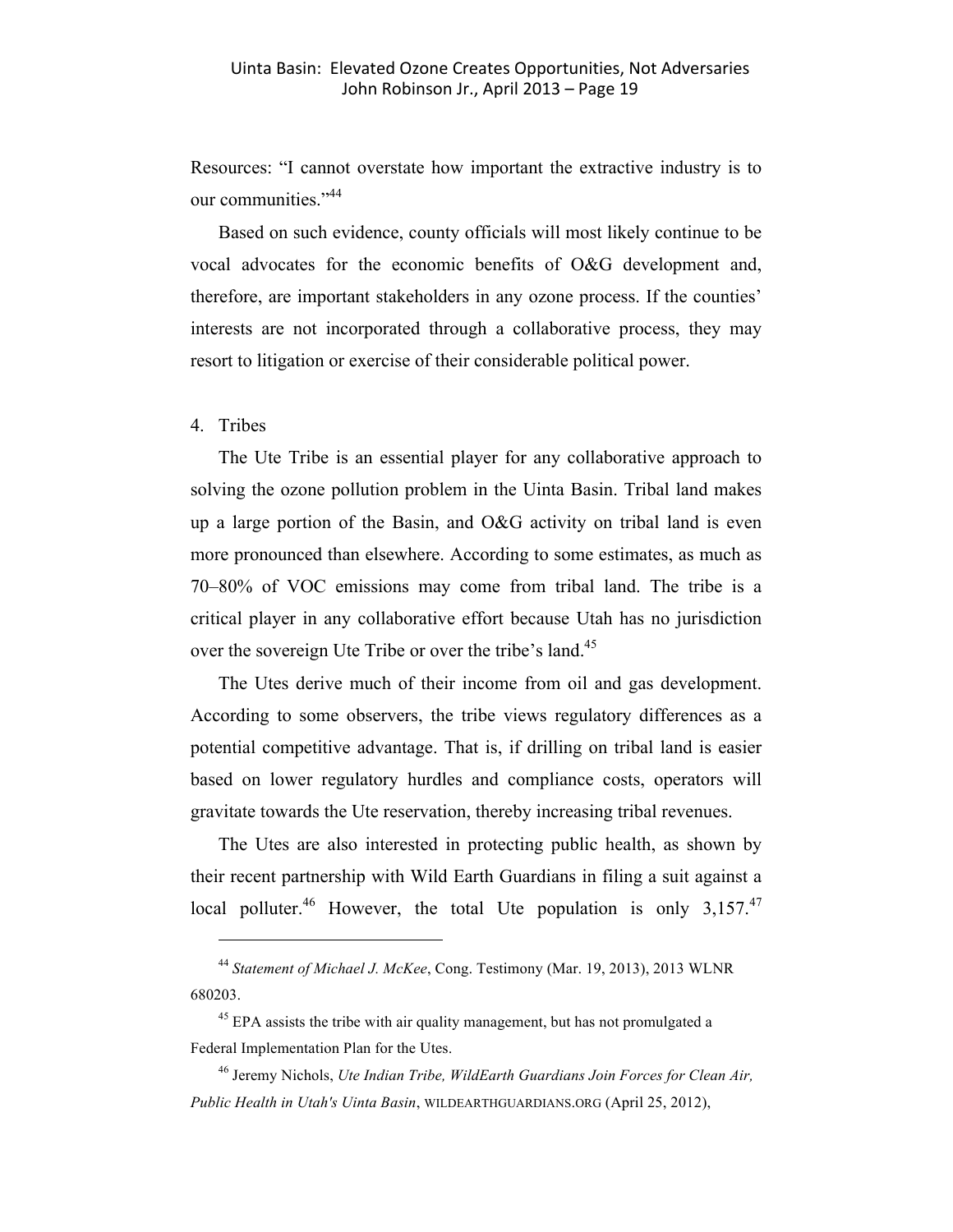Therefore, economic interests could trump health interests, particularly because short-term benefits often out-compete long-term ones.

An additional point of possible contention is that the Utes have a longstanding dispute with non-tribal law enforcement. The Utes charge that state, county, and city officers engage in an ongoing pattern of harassment against the tribe.<sup>48</sup> Such ongoing disputes may present an obstacle for building trust between the tribe and other entities.

As a sovereign entity, the Utes have considerable discretion to avoid a collaborative process if they want. However, sources close to the tribe suggest that the Utes are interested both in collaboration and in proactive measures such as enrollment in Ozone Advance.

#### 5. Industry

 $\overline{a}$ 

Major oil and gas developers within the Basin include Anadarko, Newfield, Gasco, EOG Resources, and XTO Energy.<sup>49</sup> Of these, all but Gasco constitute major players—Anadarko, Newfield, EOG, and XTO are all multi-billion dollar companies.<sup>50</sup> Conversely, Gasco Energy's stock is

<sup>47</sup> *About the Utes*, UTETRIBE.COM, http://www.utetribe.com/ (last visited March 15, 2013).

<sup>48</sup> Geoff Liesik, *Uintah Basin oil, gas drilling could be impacted by dispute between counties, Ute Tribe*, DESERET NEWS (Feb. 14, 2012, 9:07 PM), http://www.deseretnews.com/article/865550159/Uintah-Basin-oil-gas-drilling-could-beimpacted-by-dispute-between-counties-Ute-Tribe.html.

<sup>49</sup> According to DAQ, these companies comprise around three-quarters of the operators, and make up the group that responded to Western Energy Alliance's request for a voluntary well-drilling inventory. UTAH DAQ, 2012 UINTAH BASIN WINTER OZONE & AIR QUALITY STUDY 177 (Feb. 01, 2013).

<sup>50</sup> Based on New York Stock Exchange market capitalization data, retrieved March 15, 2013.

http://www.wildearthguardians.org/site/News2?page=NewsArticle&id=7613&news\_iv\_ctr l=1194#.UUOuWVcQ\_1Y.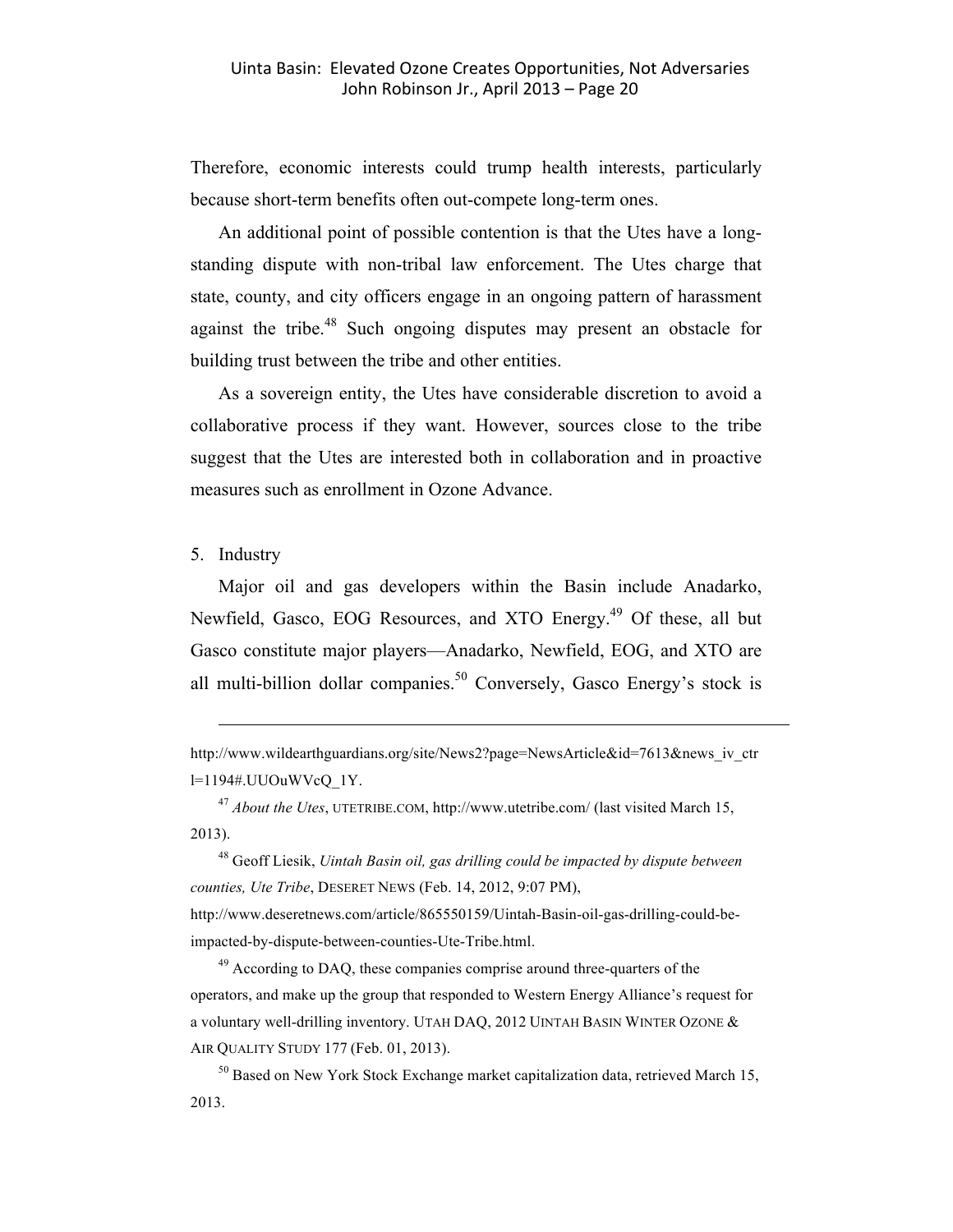trading at \$0.05,<sup>51</sup> and it has serious cash-flow problems.<sup>52</sup>

Based on this information, industry interests probably spit roughly along the big player—small player line. That is, Gasco's interests tend towards the short term; if they are not able to solidify their cash-flow problems, bankruptcy is almost certain. On the other hand, the big players hold diverse leases across the U.S., and therefore tend to take a longer view of air pollution in the Uinta Basin. For these big players, long-term goals probably outweigh, or at least balance, immediate cash flow concerns.

According to one observer, the low price of natural gas is slowing development rates within the basin. The current low profit margins may actually be beneficial to collaborative efforts—with gas prices on the rise, the big companies (with cash reserves) can afford to "wait," and work with scientists and regulators to address the ozone pollution. In fact, it may be in their best interests to work on air quality while the market is tight, thereby allowing them to develop more vigorously when the price of natural gas rises.

Another big player—little player difference revolves around capacity and willingness to engage in collaborative problem solving. According to the conservation community, the smaller companies (those with their eggs all in one basket) engage in collaboration to resolve conflicts less often. On the other hand, the larger (diversified) companies are more willing to engage in a give-and-take discussion to solve problems.

One observer noted that the smaller companies seem to take a radically different approach than larger companies, apparently preferring to gamble

<sup>51</sup> NYSE data, retrieved March 15, 2013.

<sup>52</sup> *Gasco Energy (GSX) Reports Q4 Loss of \$0.02, Has Going Concern Doubts*, STREETINSIDER.COM (March 6, 2013, 4:37 PM),

http://www.streetinsider.com/Earnings/Gasco+Energy+%28GSX%29+Reports+Q4+Loss+

of+\$0.02,+Has+Going+Concern+Doubts/8163174.html.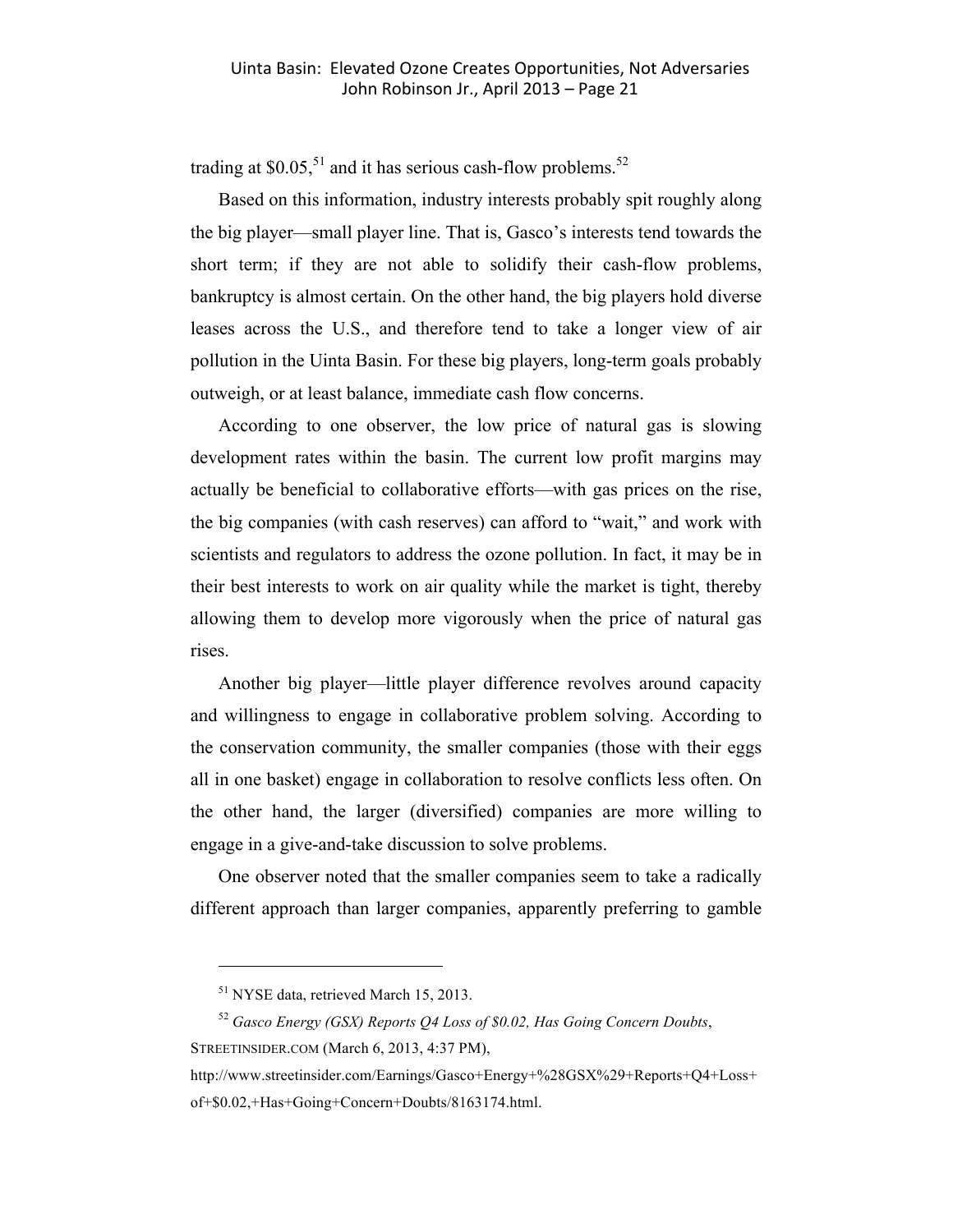with an all-or-nothing approach to full-field development.<sup>53</sup> Larger companies, however, prefer stability—they are willing to trade some development in exchange for future certainty.

In the absence of a collaborative solution to air quality in the Basin, industry can either take steps on its own to curb the pollution, or wait for EPA and the state to step in with regulations. At that point, industry would need to accept the rules on which they did not collaborate, or challenge the regulations in court.

#### 6. Conservation Groups / NGOs

 $\overline{a}$ 

Several regional and national conservation NGOs operate in and around the Uinta Basin. Two important stakeholders, in this regard, are Utah Physicians for a Healthy Environment (UPHE) and Southern Utah Wilderness Alliance (SUWA). Along with Wild Earth Guardians, SUWA and UPHE entered the ozone debate in 2012 when they filed suit, seeking to compel EPA to designate the Basin as nonattainment.<sup>54</sup>

Living Rivers, another interested conservation NGO, also operates in the Basin. They are closely involved with non-traditional extraction permits, particularly oil shale and tar sands, teaming up with such national players as The Sierra Club.<sup>55</sup> Thus far, Living Rivers's activities have focused on the

 $53$  This assessment derives, in part, from the comments of Steve Bloch during a Stegner Center Green Bag presentation. *Steve Bloch: Energy Development and protecting Utah's Red Rock Wilderness – Not Inherently Inconsistent Goals*, ULAW.TV (Mar. 7, 2013), http://ulaw.tv/videos/steve-bloch-energy-development-and-protecting-utahs-redrock-wilderness--not-inherently-inconsistent-goals/0\_wlkaklfu.

<sup>54</sup> Judy Fahys, *Ozone pollution targeted in new Uinta Basin lawsuit*, SALT LAKE TRIBUNE (July 25, 2012), http://www.sltrib.com/sltrib/politics/54543532-90/epa-ozonebasin-clean.html.csp.

<sup>55</sup> Brandon Loomis, *Utah Oil Shale Permit Now In Limbo*, SALT LAKE TRIBUNE (June 26, 2012), http://www.sltrib.com/sltrib/news/54379406-78/permit-living-riversshale.html.csp; *Environmental Groups Protest BLM Oil Shale Plan*, SALT LAKE TRIBUNE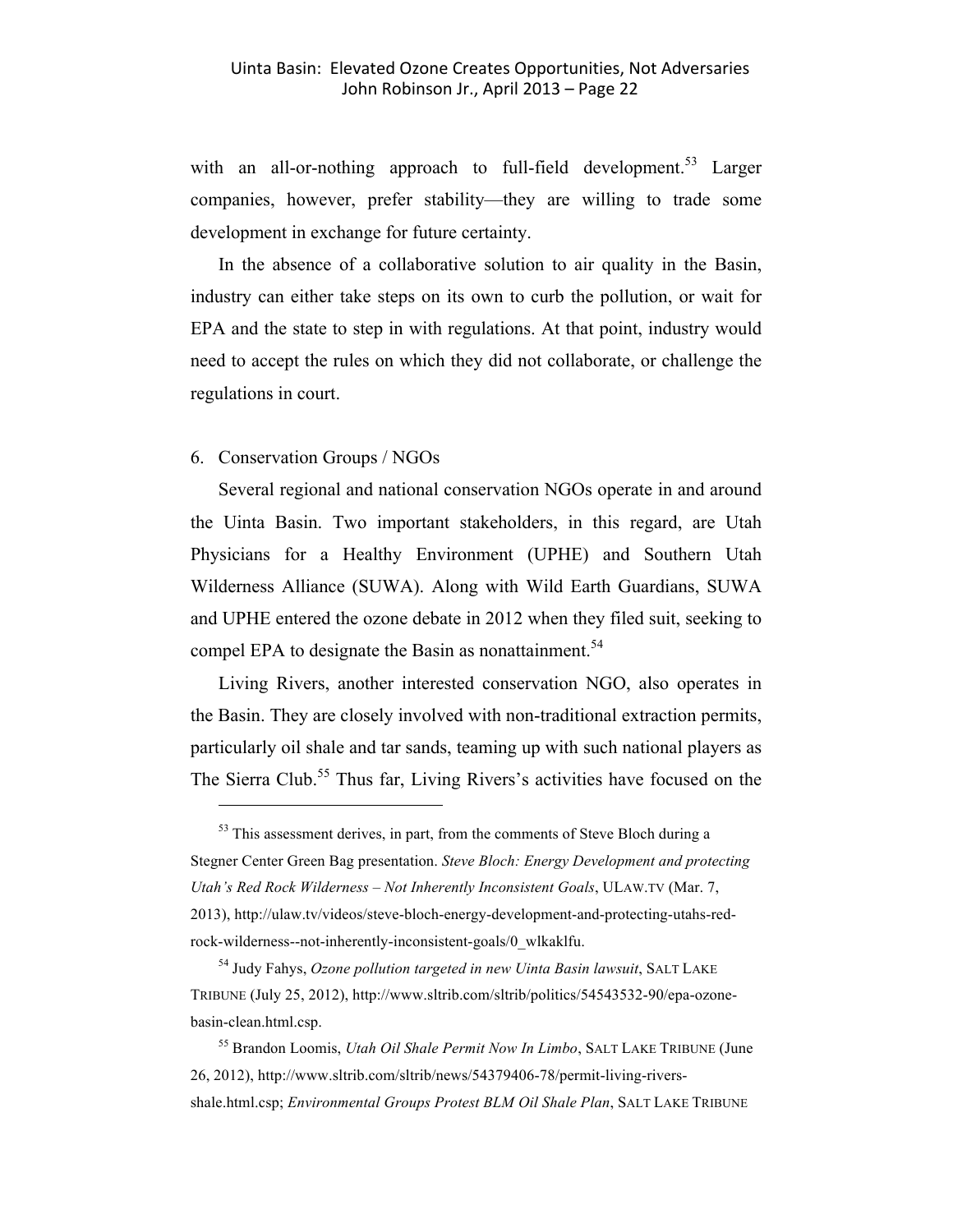potential for ground-water pollution in the Basin, but their other interests probably need to be taken into account.

UPHE's main concern in the Basin is protecting human health. However, they are also philosophically opposed to any "rush" to develop oil and gas resources in the Basin. UPHE feels that the State and Governor are pushing for too much development too quickly, and that the inevitable result will be bad air, exacerbated climate change, and longer fossil-fuel dependency. UPHE also notes that the beneficiaries of development number relatively few and economic benefits are near-term only.

If not accounted for in a collaborative process, the conservation groups will make their views known through other avenues—likely, through litigation in the courts.

#### 7. Utah DAQ

 $\overline{a}$ 

Utah DAQ, the state agency with primary authority over air quality on non-tribal land in the Basin, often finds itself at a crossroads of sorts. DAQ must implement EPA's Clean Air Act regulations and protect air quality within the state. However, DAQ operates within a state government ranked as the most business-friendly in the country.<sup>56</sup> Therefore, DAQ faces pressures from all sides.

One of DAQ's primary concerns involves its perception of the Uinta Basin ozone problem. DAQ thinks that only a small window exists within which a truly collaborative process could function. That window might exist

development-environmental.html.csp.

<sup>(</sup>Dec. 11, 2012), http://www.sltrib.com/sltrib/politics/55445543-90/blm-colorado-

<sup>&</sup>lt;sup>56</sup> Forbes recently ranked Utah best overall, and third best in terms of business-friendly regulatory climates. Kurt Badenhausen, *Utah Tops Forbes 2012 List Of The Best States For Business*, Forbes.com (Dec. 12, 2012 at 11:56 AM),

http://www.forbes.com/sites/kurtbadenhausen/2012/12/12/utah-tops-list-of-the-best-statesfor-business/.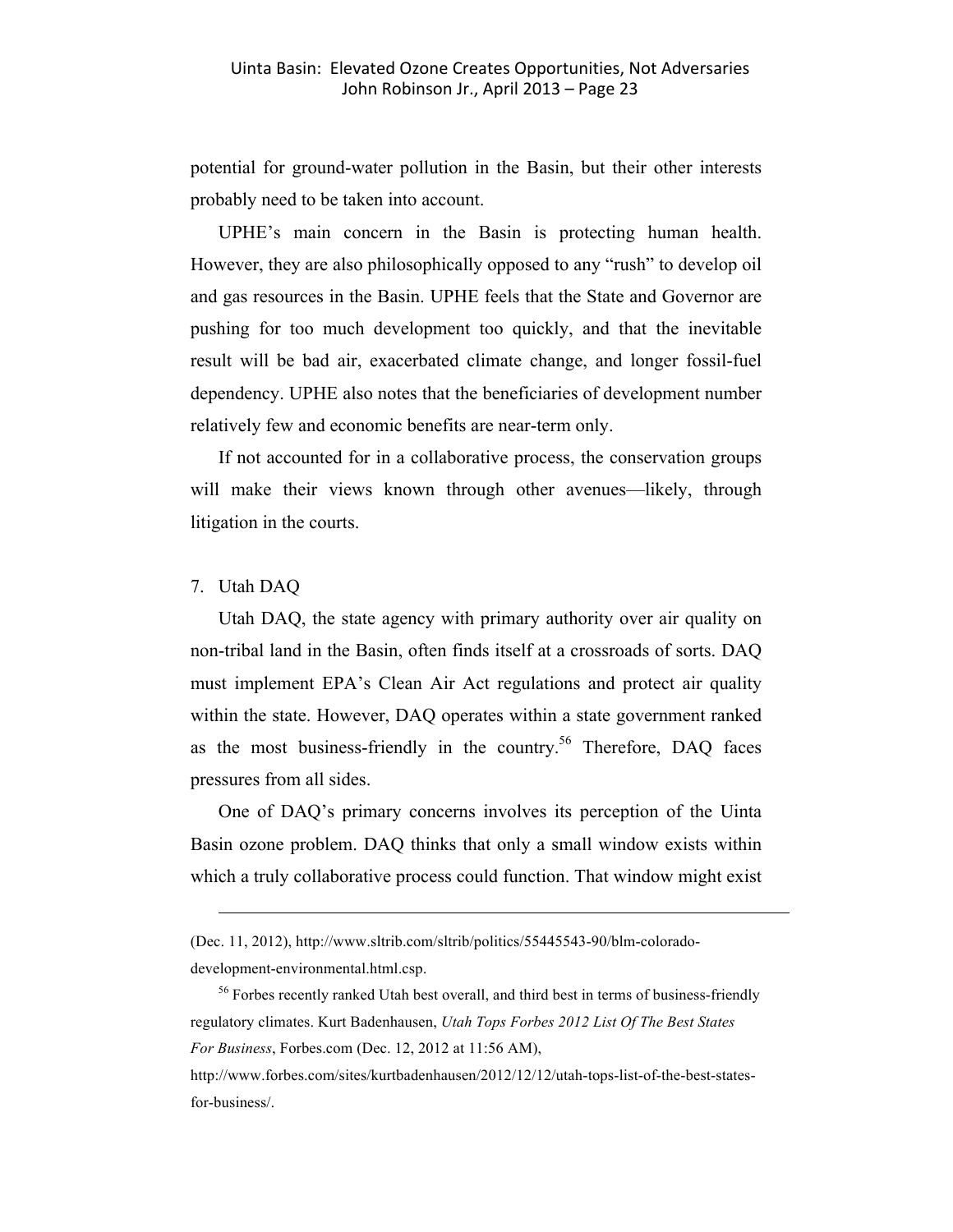only as long as EPA does not designate the Basin as nonattainment. According to some officials, most of the important stakeholders may run for the hills if and when that happens. Therefore, DAQ's position is that any collaborative steps must be taken fairly soon—a nonattainment designation could be as near 2014.

Further, the jurisdictional overlaps within the Basin cause DAQ substantial concern. According to a subjective estimate, as much as 70–80% of O&G-related emissions arise on Indian Country, where DAQ has no regulatory power. Essentially, this places DAQ in an untenable position they hold primary responsibility for ensuring air quality, but do not have the complete authority with which to do so.

Lastly, DAQ echoed concerns brought up by the O&G industry. If industry undertakes emissions reduction prior to a nonattainment designation, then these preemptive reductions could actually make future compliance efforts more costly. That is, emission reduction now (prenonattainment designation), using the most cost-effective methods, reduces industry's capacity to cheaply meet future reduction requirements. Basically, the concern is that industry may not get "credit" under the CAA for any action they undertake voluntarily. This concerns DAQ because such a scenario actually incentivizes industry to take a wait-and-see stance. However, Utah's recent entry into EPA's Ozone Advance program significantly mitigates these concerns, as discussed *infra* at part III.B.8.

Because DAQ holds permitting power and regulatory authority over much of the Basin, they are essential to a collaborative process. If not involved, DAQ could act unilaterally to curb the ozone pollution.

#### 8. U.S. EPA

EPA's main job, under the CAA, requires protecting human health. Although one might not know it from many media accounts, EPA remains relatively agnostic as to the fine-grained details. EPA promulgates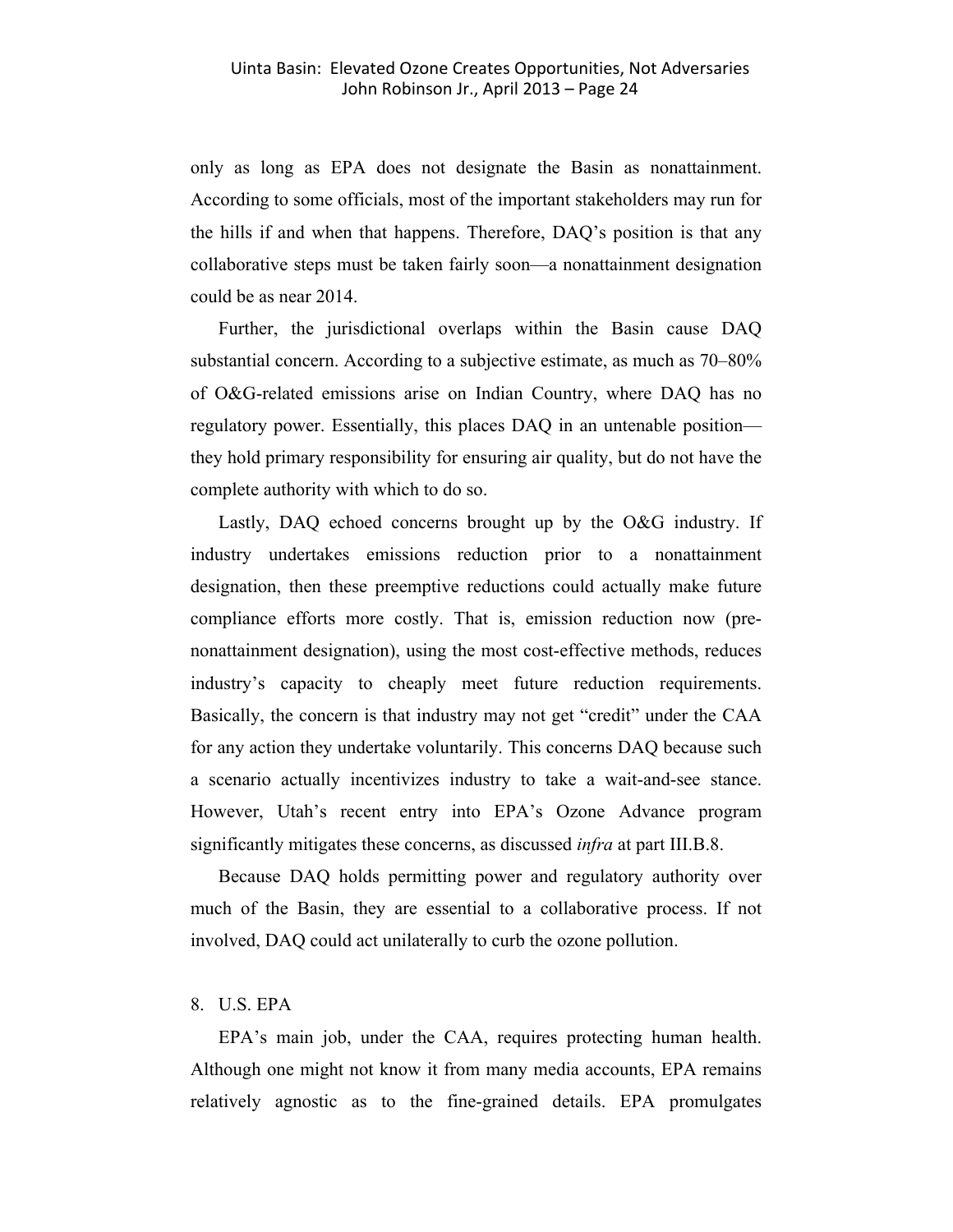standards, and EPA must approve (and can therefore reject) each state's SIP. However, the CAA's cooperative framework leaves states with a certain measure of flexibility.

In the Uinta Basin, EPA also holds regulatory authority over Indian Country. Therefore, EPA is more directly involved, as a stakeholder, than it would otherwise be. According to some sources (but not confirmed by EPA), the agency is dragging its feet with regard to regulating emissions on Indian Country. Apparently, EPA will not promulgate a Federal Implementation Plan unless and until the Ute Tribe asks them to do so. If true, this situation sets up an impasse. Without emissions reduction on Indian Country, any DAQ regulations will probably be ineffective.

However, this situation does not entirely preclude an effective collaborative solution. That is, O&G can voluntarily undertake emissions reduction across jurisdictions. In fact, the jurisdictional overlay makes a consensus-based collaboration even more appealing because such solutions avoid jurisdictional problems all together.

A final component of EPA's Basin involvement is the newly-created Ozone Advance program.<sup>57</sup> It supports states, tribes, and local governments in their work to maintain air quality and keep areas out of nonattainment status. EPA's goals are three-fold: (1) help attainment areas take action in order to keep ozone levels below the level of the ozone NAAQS to ensure continued health protection for their citizens; (2) better position areas to remain in attainment; and (3) efficiently direct available resources toward actions to address ozone problems quickly.<sup>58</sup>

<sup>57</sup> Ozone Advance rolled out on April 4, 2012. U.S. EPA, Ozone Advance Memorandum (April 4, 2012), *available at*

http://www.epa.gov/ozoneadvance/pdfs/20120404memo.pdf. For more information, see U.S. EPA, *Advance Program*, http://www.epa.gov/ozoneadvance/index.html (last visited March 15, 2013).

<sup>58</sup> U.S. EPA, OZONE ADVANCE GUIDANCE 1 (2012), *available at*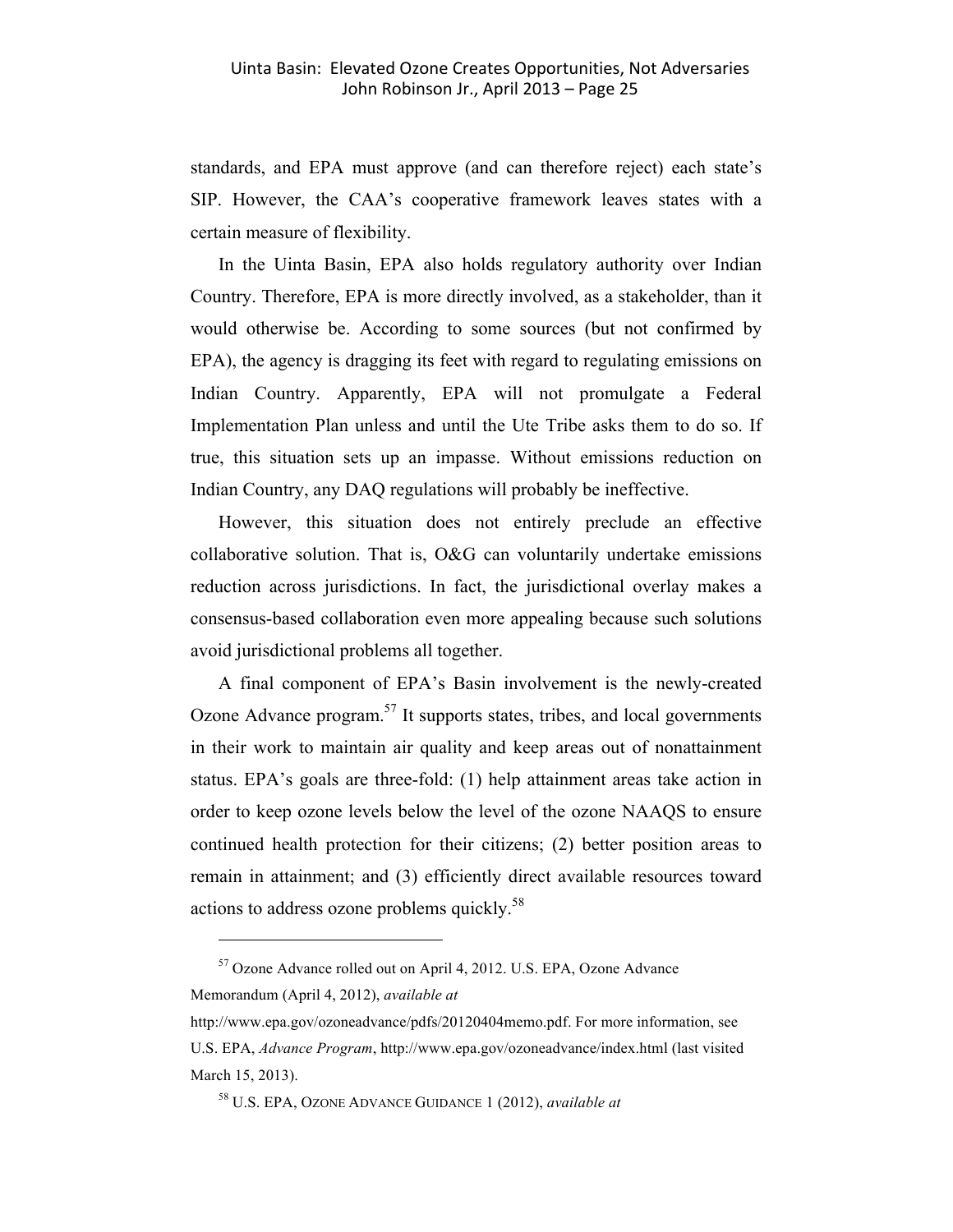Under this program, O&G's fears of not getting "credit" for their prenonattainment emissions reductions should be assuaged.<sup>59</sup> Reductions under Ozone Advance would either result in a lower baseline from which to measure reasonable further progress, or actually be counted as progress towards attainment, in the event that EPA does eventually designate the Basin as nonattainment.<sup>60</sup> Utah enrolled the Uinta Basin in Ozone Advance on May 21, 2012.<sup>61</sup>

EPA holds considerable regulatory power in the abstract, but much of that power flows to DAQ through cooperative federalism. If not part of a collaborative process however, EPA can operate in much the way it often does, as a top-down authority with strong regulatory powers.

#### 9. Bureau of Land Management

BLM: Utah manages nearly 23 million acres of land within the State of Utah, and it leases significant amounts of land for resource development within the Uinta Basin.<sup>62</sup> Predicated on the concept of a "one atmosphere" airshed model, Utah BLM recently developed an Air Resource Management Strategy (ARMS) for its lands. $63$ 

The ARMS recognizes that pollution does not stop at political boundaries, and sets its goal to "[p]roactively manage air quality and

http://epa.gov/ozonepmadvance/pdfs/2012404guidance.pdf.

<sup>59</sup> *Id.*

 $\overline{a}$ 

 $60$  This scenario is of importance because a nonattainment designation is a likely outcome in the Basin, even if collaborative problem-solving takes place.

<sup>61</sup> State of Utah, *Uintah Basin Area Sign-up Letter* (May 21, 2012), *available at* http://www.epa.gov/ozoneadvance/pdfs/20120521ut.pdf.

<sup>62</sup> *Eg.*, *Bureau of Land Management Approves Uinta Basin Gas Project*, BLM.GOV (June 18, 2012),

http://www.blm.gov/ut/st/en/info/newsroom/2012/june/bureau\_of\_land\_management.html.

 $^{63}$ UTAH BUREAU OF LAND MANAGEMENT, AIR RESOURCE MANAGEMENT STRATEGY (ARMS) (July 2011) (on file with author).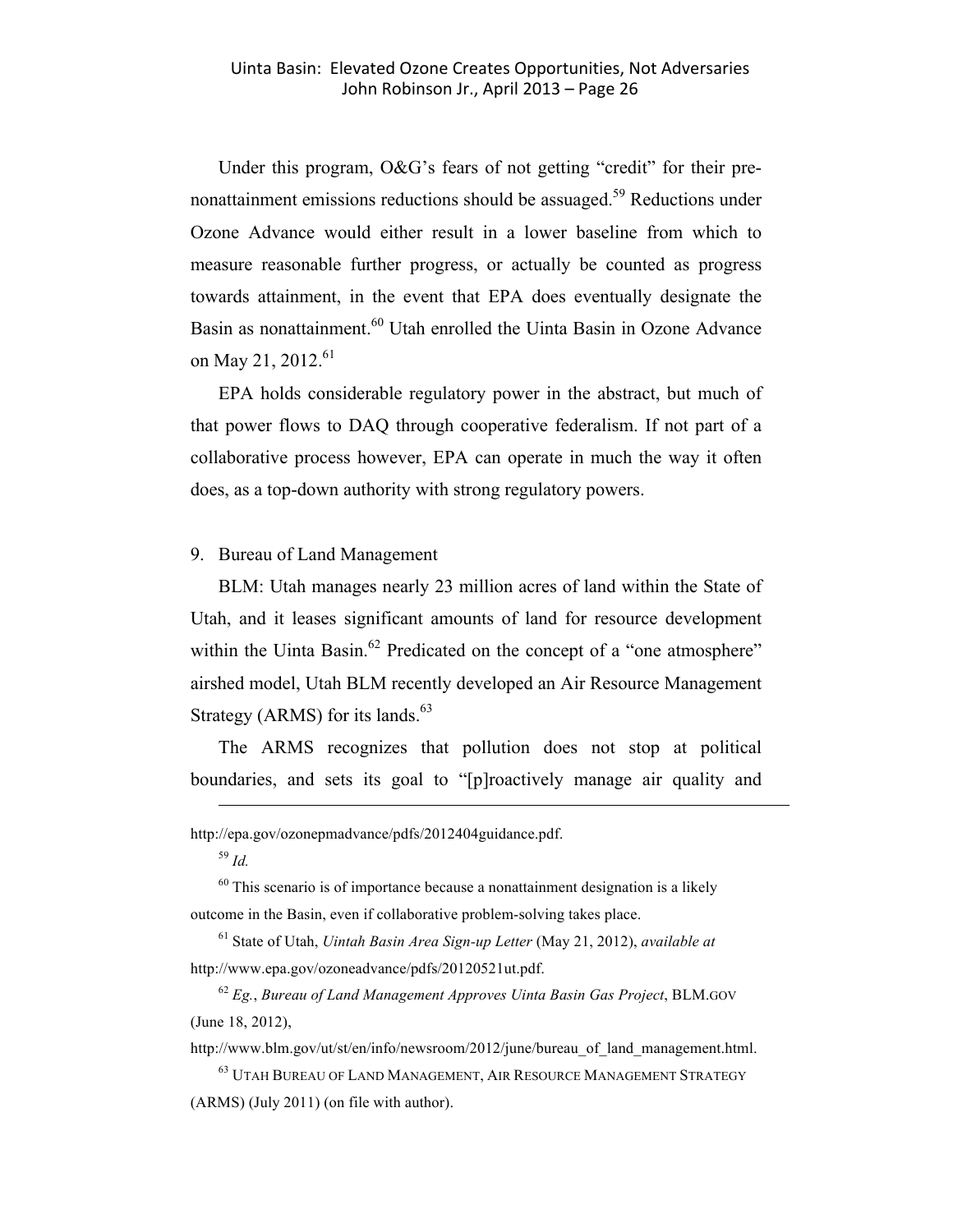atmospheric values during land management planning … while maintaining BLM's multiple-use management responsibilities."<sup>64</sup> Within that goal, the ARMS sets forth six objectives. Two of the objectives are particularly relevant to this assessment. Under the ARMS, Utah BLM will: (1) Work collaboratively and in partnerships with others to bring about the best achievable air quality within BLM lands and Utah in general; and (2) promote education and awareness of air resources on BLM lands.<sup>65</sup>

According to one official, the overlapping jurisdictions and dispersed nature of O&G development mean that working collaboratively is the only way forward in terms of making significant progress. Therefore, Utah BLM is not only an important stakeholder, but also a willing participant in future collaborative problem solving.

#### *C. Potential Conflicts Surrounding an Ozone Collaboration*

Conflicts over air quality in the Uinta Basin arise from a mixture of substantive issues, positional inflexibility, and procedural hurdles. Even very reasonable substantive results may fail based on an excess of posturing or systemic distrust between groups. Likewise, procedure that lacks enough flexibility to accommodate a proposed action might stymie the effectiveness of collaborative action. Because the stakeholders identified above exist over a broad spectrum of interests and past experiences, understanding the potential conflicts therein will substantially influence the ability for a collaborative process to succeed.

In this case, the conflicts do not seem to be of stark contrast to one another. That is, it is not a black versus white showdown. Appropriately addressed, many of the potential conflicts will involve a balancing act rather than a this-for-that bargaining scheme. Therefore, properly understanding

<sup>64</sup> *Id.* at 2.

<sup>65</sup> *Id.* at 2.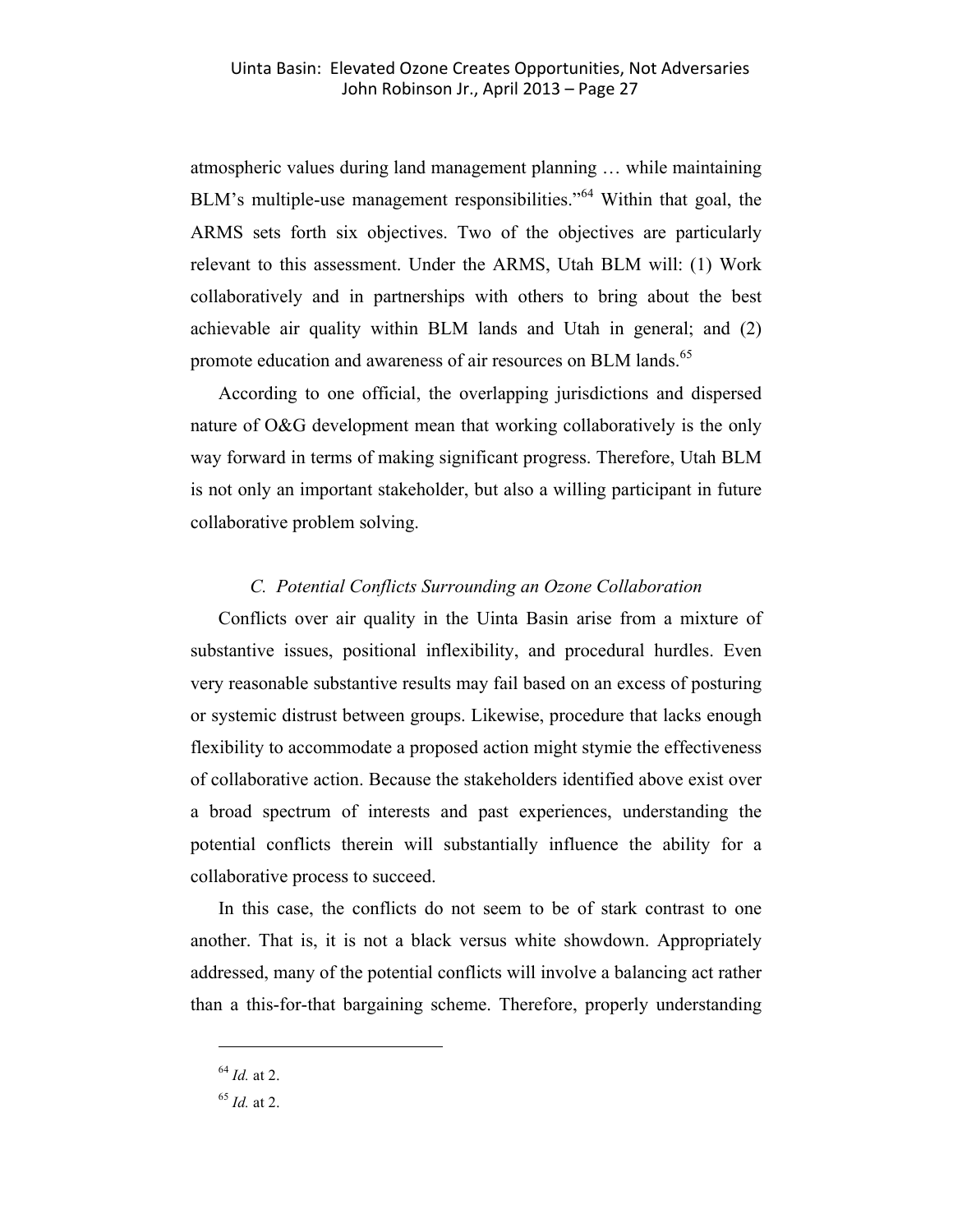the interests underlying each potential conflict is essential. If one party has a preconceived notion about what another wants, that notion may form the nucleus of a conflict that is tangential to the real issue.

For instance, industry may assume that a conservation group wants to shut down development in the Basin. The conservation group might assume that industry wants to develop the field, no matter what the cost in pollution. This sort of adversarial position overlooks the (in reality) overlapping interests of both groups—the attainment and maintenance of healthy ozone levels.

#### *D. Opportunities for Collaboration*

The Uinta Basin ozone pollution problem presents a wealth of opportunity for collaboration. In this case, opportunities for collaboration are directly related to the available non-collaborative alternatives. Essentially, all the stakeholders have some mechanism through which to impose their positions and views upon the other groups.

Some of these mechanisms are stronger options than others. For instance, DAQ, EPA and BLM all have varying degrees of regulatory power which they can wield, in many cases, unilaterally. On the other hand, local citizens, municipalities, and counties do not have direct authority over air quality or O&G development. Those groups do, however, have access to the political process which is also a powerful tool.

Conservation interests also offer an excellent opportunity for collaboration because these interested groups will almost certainly make their interests known, one way or the other. That is, if conservation interests are not accounted for in the decision-making process, the groups will resort to litigation. Even in a worst-case scenario, litigation often substantially affects the decision process. Essentially, the voice of conservation groups will be heard at some point, whether in the courtroom or in a collaborative process. All stakeholders benefit from the latter option, rather than the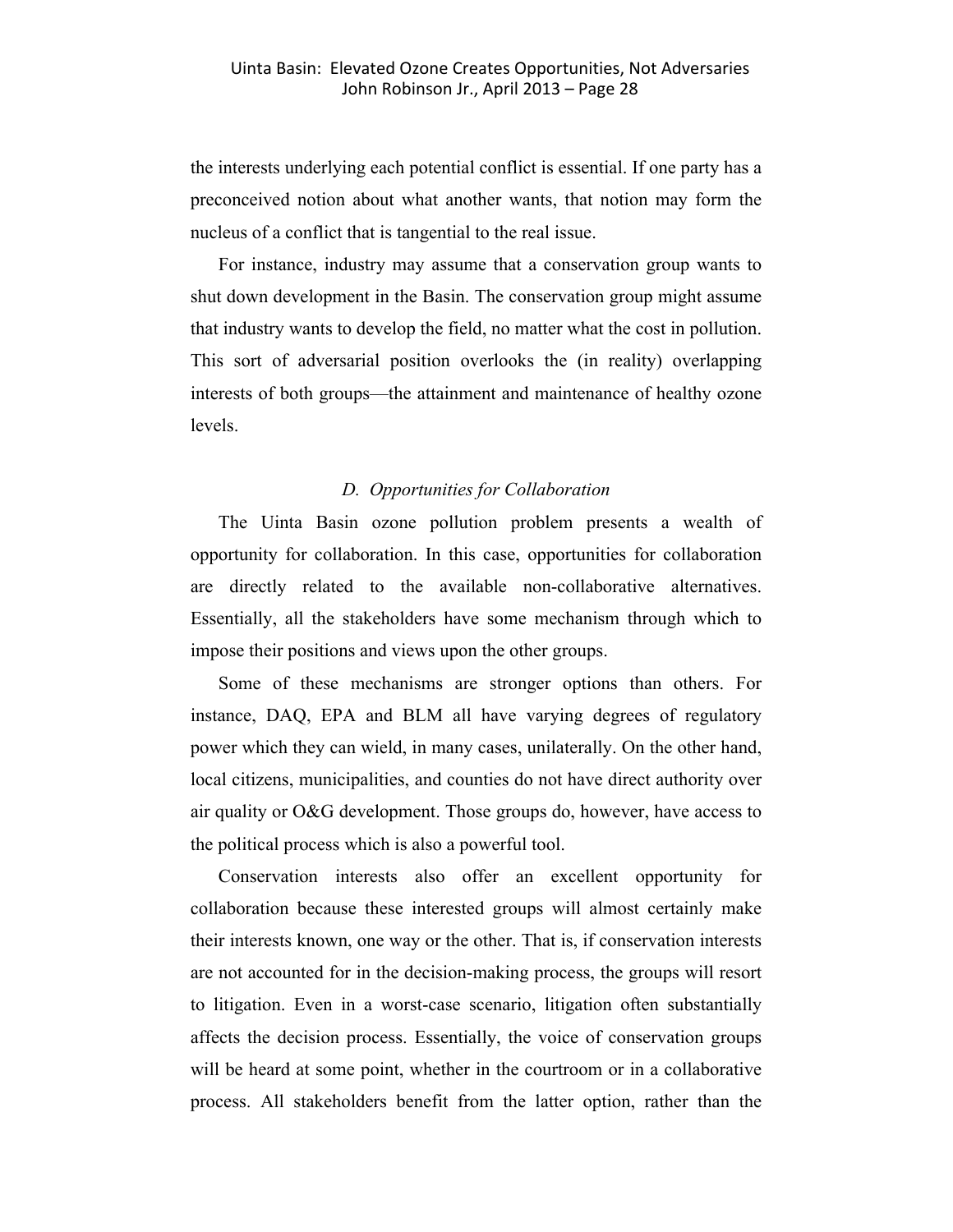former.

Industry has many incentives to participate in a collaborative process as well. Particularly under EPA's Ozone Advance program, collaboration poses very limited exposure to risk. If proactive steps lead to decreases in air pollution within the Basin, then industry avoids the increased regulations of a nonattainment designation. If the industry takes proactive steps, and the airshed falls into nonattainment anyway, then industry is already in a better position than if it had done nothing because its proactive steps count as credit under Ozone Advance.

Based on the above, the benefits of a successful collaborative process outweigh the risks of not collaborating. Therefore, the collaborative process offers a significantly increased likelihood of a positive outcome for all stakeholders.

#### *E. Convener Analysis*

Ideally, solving the Uinta Basin ozone pollution problem will begin with a call to form a working group to assess the problem. (One potential process design for such a working group is illustrated *infra* at part IV.) To initiate such a process, one person or entity should convene the working group convene meaning to formally bring the group together. Ideally, this convener will be well respected and have stature in the community.

In this case, a high-ranking elected official may be the best choice. The governor of Utah, for instance, could establish the working group. Because her interests will be represented by the other government stakeholders, such as DAQ, the governor will be able to formally initiate the working group, and then step back from the process. In this way, her influence can "get the ball rolling" without jeopardizing the process through the appearance of undue influence among the stakeholders. That is, this method of convening the working group will decrease the appearance of partisanship.

Regardless of how the working group comes together, the convener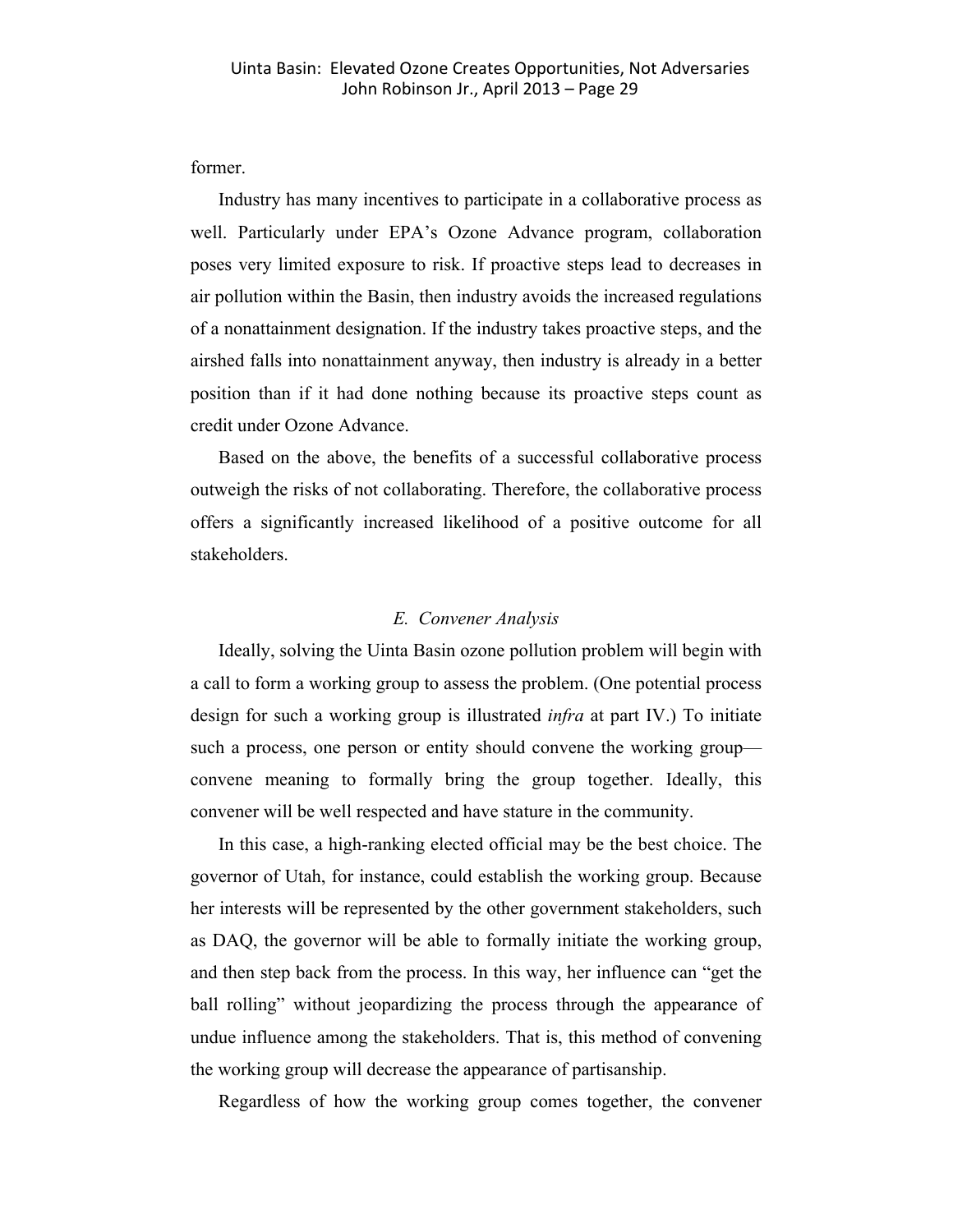should offer a training component at the beginning of the collaboration. This training component, among other things, should teach the participants how to behave within the process. For instance, behavior training should include admonitions not to make personal attacks and so on. Additionally, the training process may include mutual education and joint fact-finding. This training period provides an excellent opportunity for on-the-ground learning in the form of field visits. Touring industrial operations, such as active drilling pads, and the scientific monitoring stations are both recommended.

Finally, the convener should present the pollution issue such that it requires a concept or a group of suggestions for an answer. Framing the issue such that it might have a "yes" or "no" answer induces and supports positional, rather than interest-based, negotiation.

#### IV. PROCESS DESIGN:

#### UINTA BASIN OZONE PREVENTION COALITION

This part suggests one possible collaborative process, designed to bring multiple stakeholders together with the purpose of defining and proposing solutions to the Uinta Basin's wintertime ozone pollution. This design is based on the background provided above, *supra* parts I–III, with a particular emphasis on providing a process flexible enough to change dynamically with the needs of the diverse stakeholders represented. The author surveyed a number of other conflict assessments and process designs in the construction of these suggestions. The design below incorporates some elements from other processes,<sup>66</sup> tailored to the stakeholders, interests, and unique problems associated with wintertime ozone pollution in the Uinta

 $66$  Particularly useful background came from the Ruckelshaus Institute at the University of Wyoming, which facilitated an air quality taskforce organized around similar ozone pollution problems in the Upper Green River Basin of Wyoming.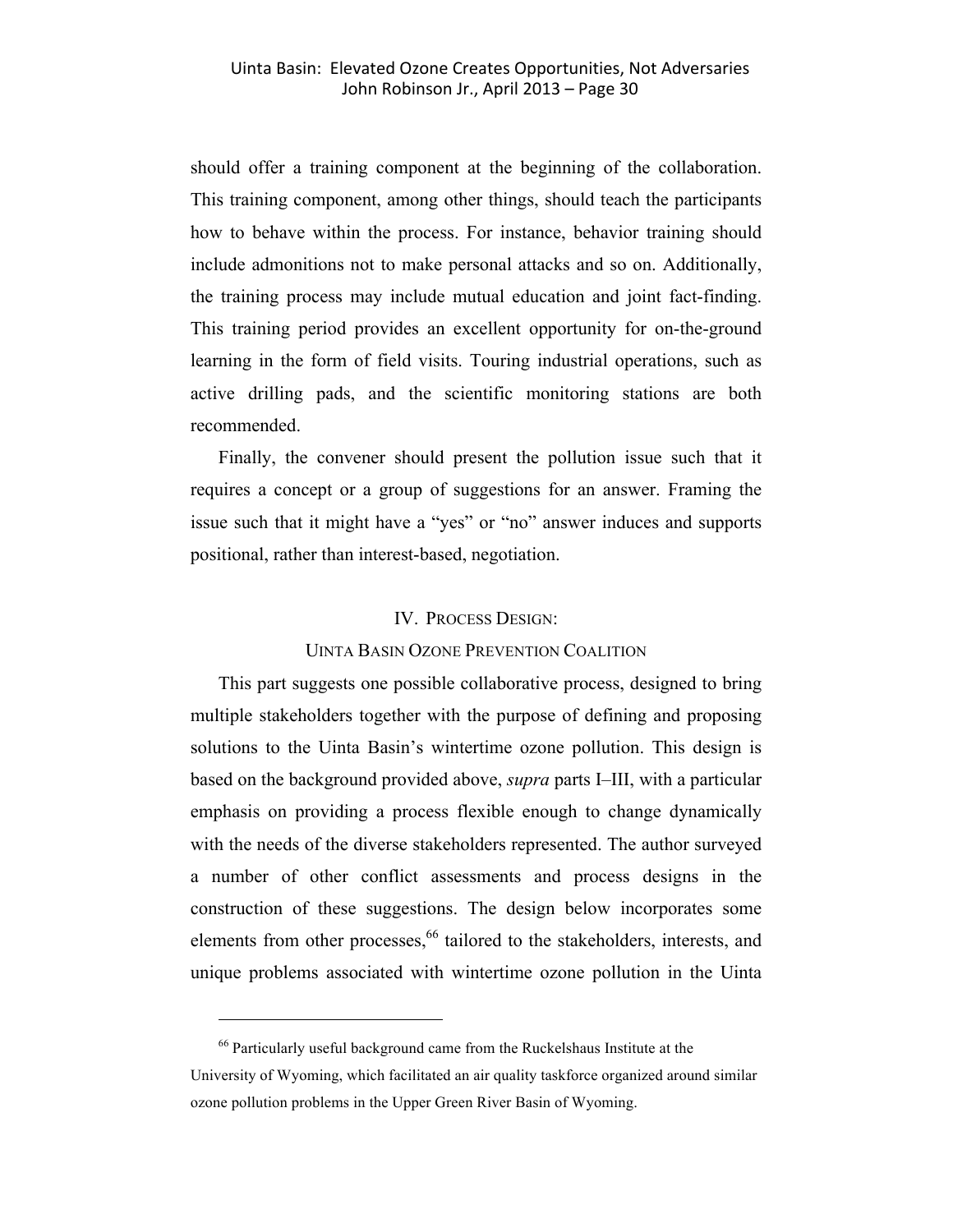Basin.

#### *A. Background and Reasons for the Coalition*

Utah DAQ, U.S. EPA, Utah BLM, and the Ute Indian Tribe recognize that elevated ozone levels within the Uinta Basin endanger public health and well-being, and that collaborative problem-solving presents the bestavailable means of protecting air quality and preserving economic stability in the region. Currently, many stakeholders are working together to reach a better scientific understanding of the ozone pollution through monitoring and research efforts. The scientific working relationship represents a launching pad for problem solving under this process design.

Ozone pollution within the Uinta Basin also poses challenges for local residents, businesses, and the civil entities that represent them. Further, the Uinta Basin's resources expand beyond the scope of oil and gas: spiritual value, unique archaeological sites, wilderness, and wildlife all play an extremely valuable role in the Uinta Basin. To that end, pollution and development in the Basin involves a broad community that extends throughout the State of Utah as well as nationally. Therefore, the conservation community and NGOs also play an important role in the planning for the Basin's future.

The primary purpose of the Uinta Basin Ozone Prevention Coalition is to consider a wide array of potential solutions to the elevated ozone levels within the Basin. For these purposes, the Coalition will primarily consider Uintah and Duchesne Counties, which constitute much of the Basin, and are the two political divisions enrolled in EPA's Ozone Advance program. However, air and air quality exist independent of political boundaries, so the Coalition's advice and findings may hold relevance elsewhere.

After due consideration of possible solutions, the Coalition will advise the relevant agencies on those solutions which enjoy a broad base of support across the various stakeholder groups. That is, the Coalition's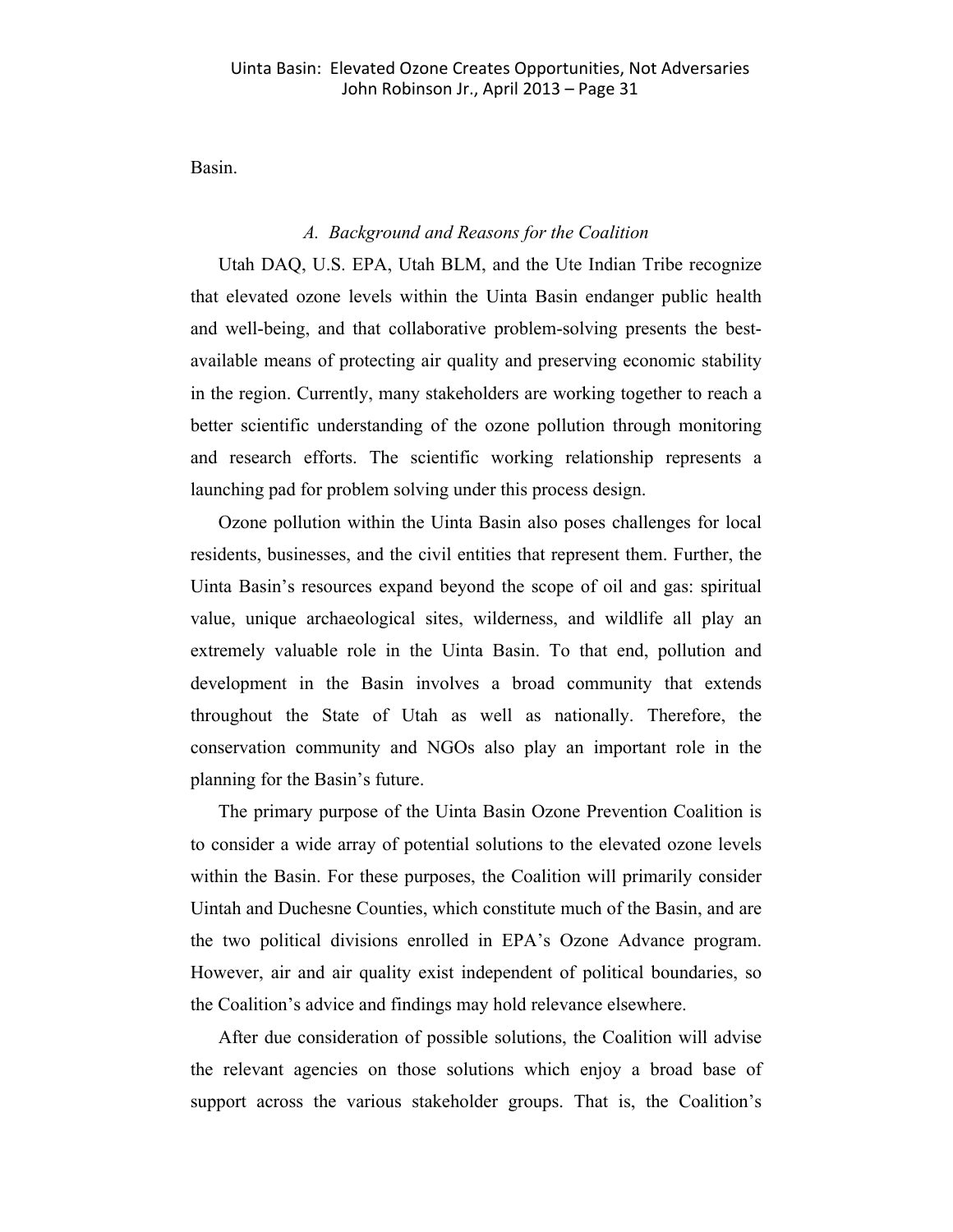findings and advice will result from consensus among the stakeholders. To accomplish these goals, the Coalition will engage in, and facilitate, mutual education and transparent communication of interests between all interested parties.

The Coalition reports back to the convener and also advises DAQ, EPA, and the Ute Tribe. However, the Coalition's advice does not bind DAQ or any other entity— DAQ will strongly consider such advice among a range of alternatives. It may accept or reject all or portions of any relevant advice generated by the Coalition. However, some of the Coalition's advice may fall outside the scope of DAQ's regulatory power, particularly considering the complex jurisdictional structure within the Basin.<sup>67</sup>

In addition to proposing solutions and generating advice, the Coalition will engage the public with reports and information, thus encouraging transparency and supporting stakeholder buy-in. This public outreach will include providing educational opportunities and leveraging new media such that all applicable constituencies have equal access to information.

The Coalition will consist of twenty-one members and two alternates. Three people will represent each of the stakeholder groups identified, *supra*, in Part I.E.1–6. Utah DAQ, BLM, and EPA will contribute one representative each. Two alternates will be selected randomly and at-large from the citizens stakeholder group. (Basin residents are most likely to have trouble attending all meetings, whereas other Coalition participants are generally doing this work as part of their employment.)

Each stakeholder group with three representatives will select their own

 $\overline{a}$ 

http://governor.utah.gov/publiclands/PLPCOStudies/EconomicImpactofO&GIndustryALL. pdf.

 $67$  DAQ holds no authority over the Ute Reservation, which makes up around 17% of the Basin. Bureau of Economic and Business Research, *The Structure and Economic Impact of Utah's Oil and Gas Exploration and Production Industry Phase I - The Uinta Basin* 9 (University of Utah 2007), *available at*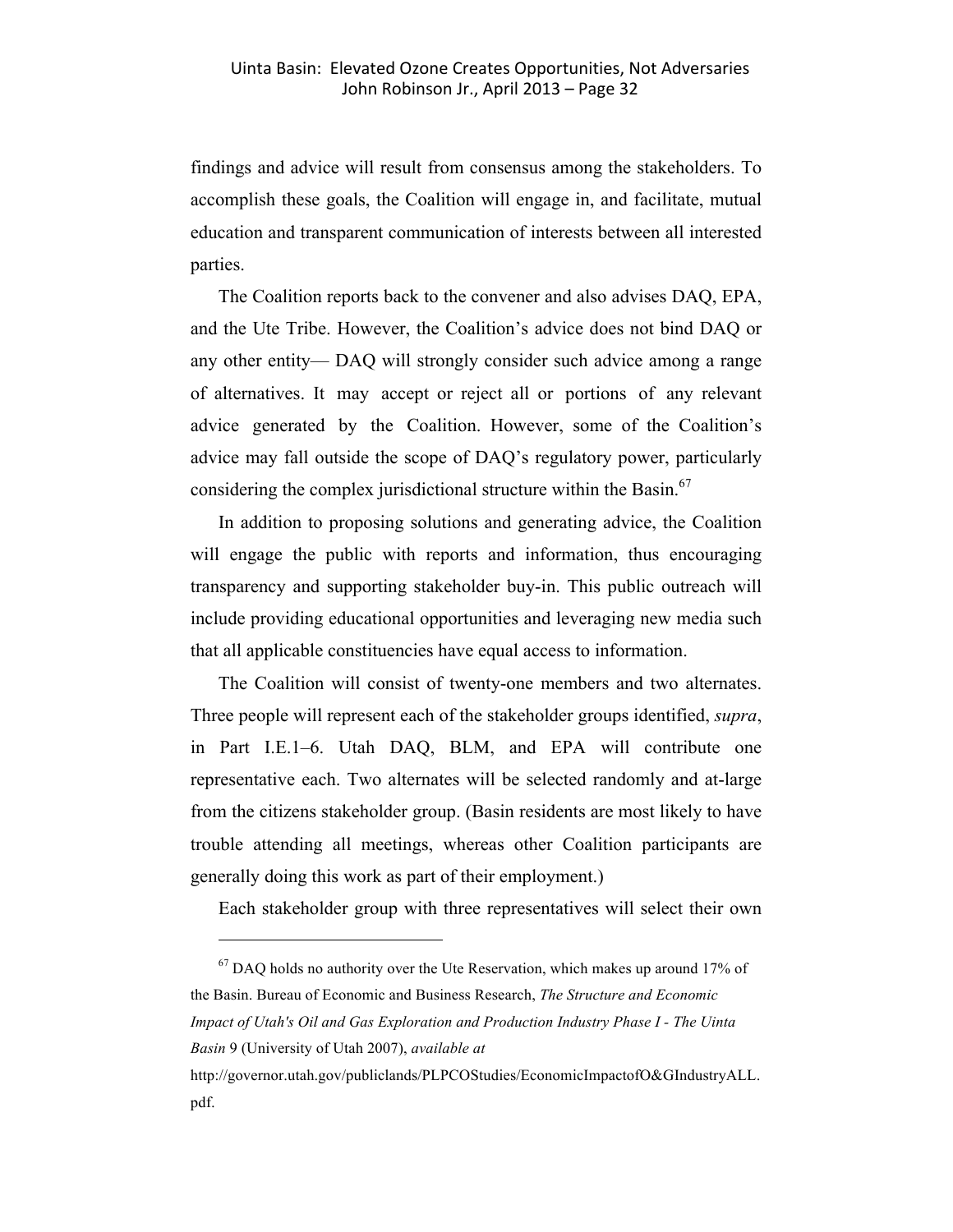representatives. The purpose of this feature of the Coalition is maintaining a balanced panel. For instance, the industry representatives should not represent a particular company, but the group of involved companies as a whole. Likewise, the NGO community's representatives should represent the community's interests, not the specific interests of their own organization. Each stakeholder group should select its three-person delegation carefully to maximize chances for positive outcomes while protecting against rogue representation. Further, representatives with preexisting conflicts with other stakeholders should be appointed only after careful consideration.

Each Coalition member will represent the interests of the entity or stakeholder-group that elected them to the Coalition.

#### *B. Responsibilities and Obligations of the Coalition*

Members make a commitment to the objectives of the Coalition and will remain open and honest at meetings. They will disclose their interests and any issues that arise during the Coalition's lifespan. They will conduct themselves in a dignified manner, and they will respect the dignity of other Coalition members even when not in mutual agreement. Through the duration of the Coalition, members will proceed towards the mutual goal of ozone reduction in good faith without sabotaging the process.

Further, each member of the Coalition agrees that active and transparent (where possible, respecting that some interests may be confidential) communication is necessary to positive outcomes. To this end, each member will act as a point person within the stakeholder group that they represent. This means that each member will inform their constituencies of the Coalition's progress and engage that constituency in discussions designed to refine and improve the representative's understanding of constituent interests. In this way, feedback from people, entities, and groups not directly represented on the Coalition will find its way into the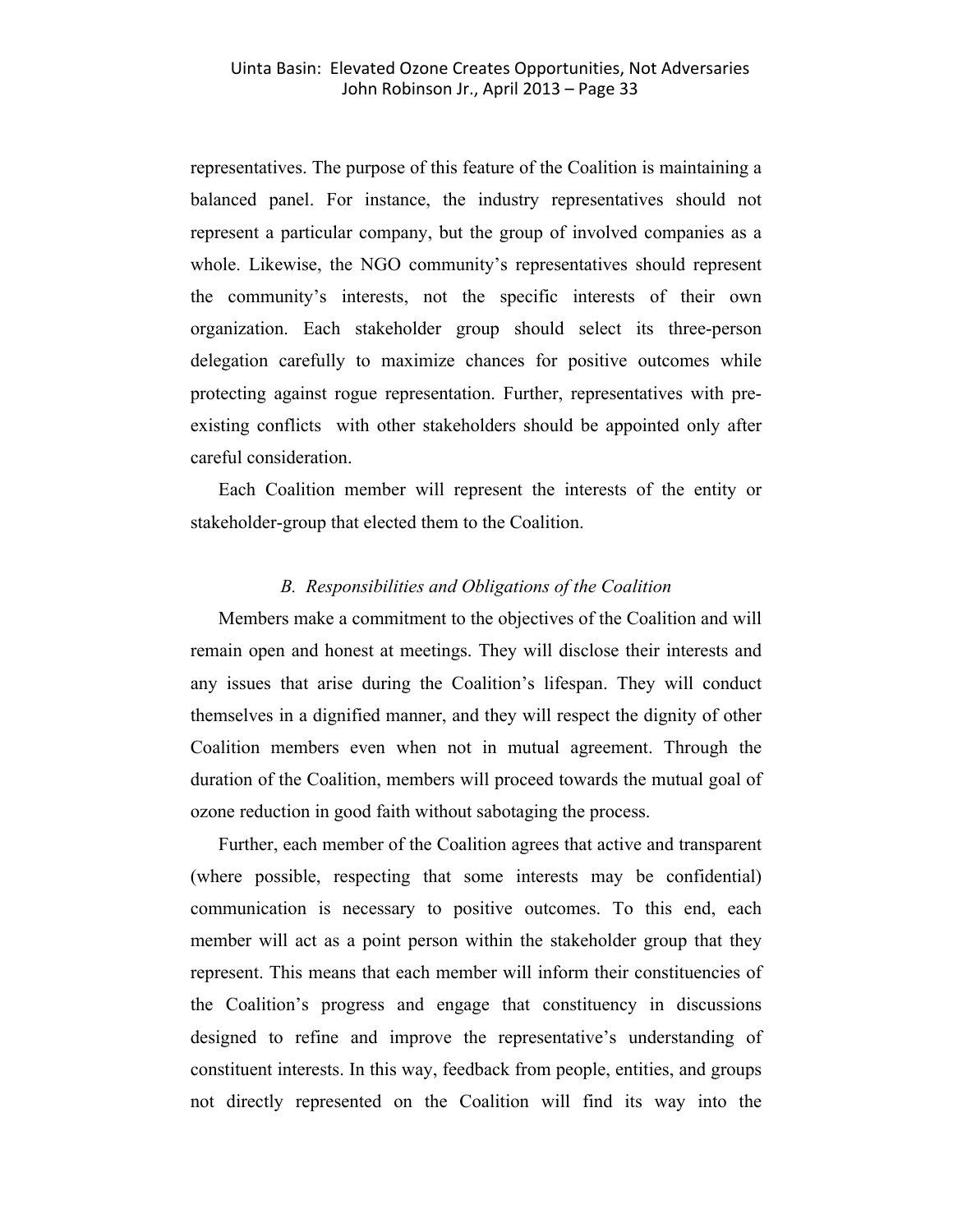Coalition's discussion.

Coalition members must attend and participate to the fullest extent possible. Any questions regarding this component should put the associated stakeholders on notice to select a different representative. That being said, the Coalition understands that emergencies and changes in circumstance do occur over the course of negotiations. If circumstances arise that force a representative to miss a meeting or discussion, that representative must take steps to understand any Coalition work undertaken in her absence and record her dissatisfaction (if any) in a timely manner.

#### *C. Facilitation*

The convener should select two highly qualified facilitators to lead and guide the collaborative process. The facilitators' role consists of coordinating meeting logistics, promoting and maintaining a professional atmosphere consistent with Coalition objectives, keeping the Coalition on task, and so on. In addition, the facilitators will help build consensus among the Coalition by promoting simple and concise expression of suggestions, ideas, and interests.

In this case, two facilitators working in conjunction may provide the best flexibility for the collaboration process. One facilitator should be fluent in the technical aspects of both oil and gas development and Clean Air Act law. This facilitator will be able to help "translate" the complexities of the legal and technical aspects of the discussions into lay terms when necessary. The other facilitator's role should focus more on the logistical aspects of the collaboration process.

Both facilitators will also work between meetings and discussions to ensure that each member's interests and suggestions are being appropriately identified and dealt with. This includes promoting exchange of ideas as well as helping to overcome any roadblocks that might arise.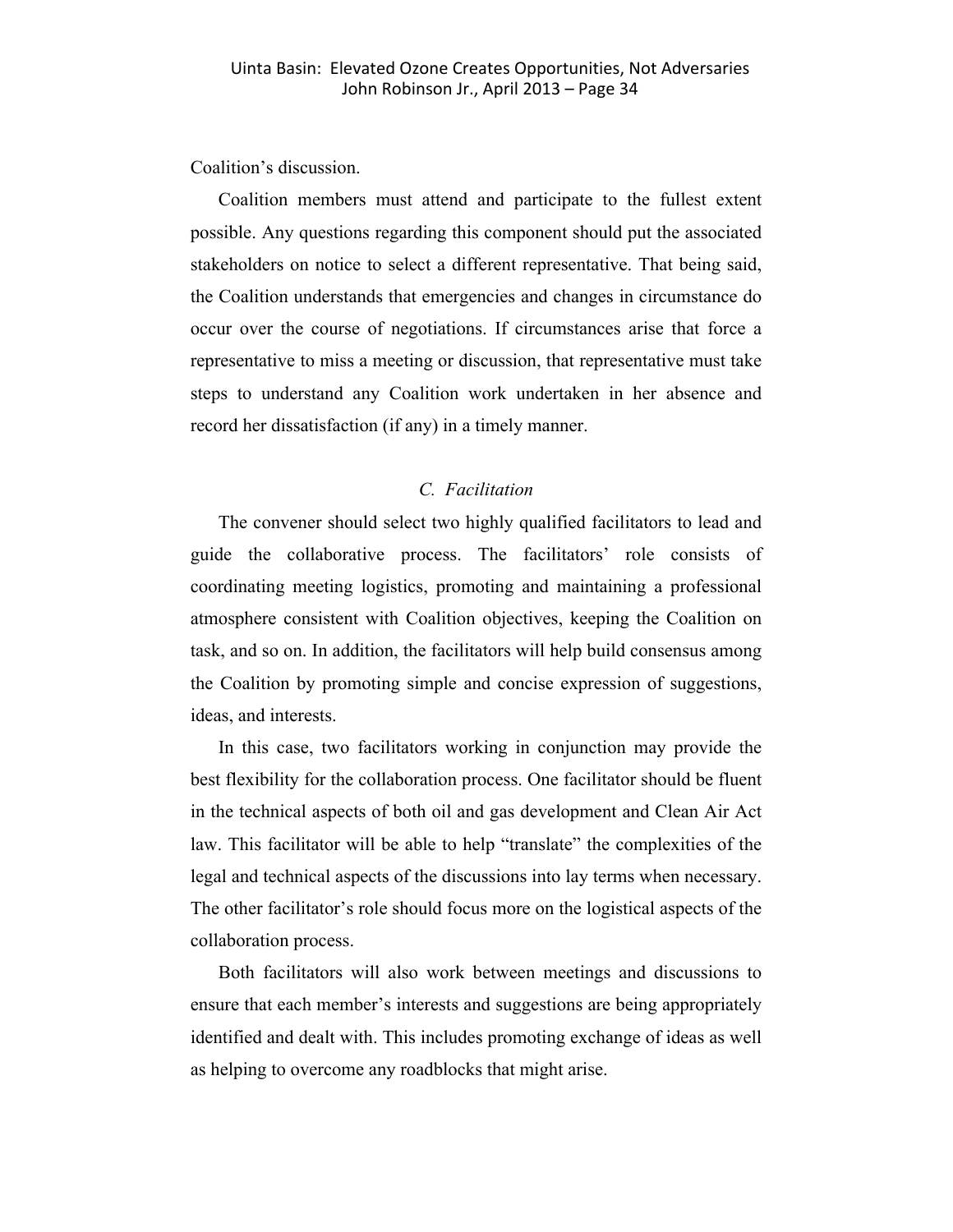#### *D. Decision-making*

Any advice or suggestion proposed by the Coalition will arise from consensus among the entire group of representatives. In this way, the Coalition may arrive at agreement that represents the interests of all stakeholders—not just an agreement between two parties. Requiring a consensus prevents distortion of the advice presented—consensus is inherently anti-majoritarian. Although all members need not be equally happy with any given suggestion, they must all agree that it is the best possible "agreement" within the confines of the interests and parties involved.

The consensus-based model incorporates many of the facets discussed above, including mutual education and honest communication. To each "point" of discussion, each member will indicate their level of acceptance using a sliding scale. At one end of the scale, the member indicates complete agreement with the point. On the other, the member indicates that they cannot support the point—essentially preventing consensus. In between the two, a member can indicate various levels of agreement major or minor concerns about the point.

All votes will be open, and facilitators will call for and count votes during meetings. The sliding scale allows facilitators to gauge the stakeholders and determine how much and what kind of further discussion is necessary. Consensus is reached whenever zero members indicate a veto vote. In the event that consensus cannot be reached on a major point, the facilitators will record the veto and the reasons supporting it. The Coalition can move forward on a point without consensus only when forward progress, in furtherance of the Coalition's goals, so requires.

#### *E. Ground Rules*

All members of the Coalition agree to the following ground rules. Further, they understand that the facilitators' role requires reminding and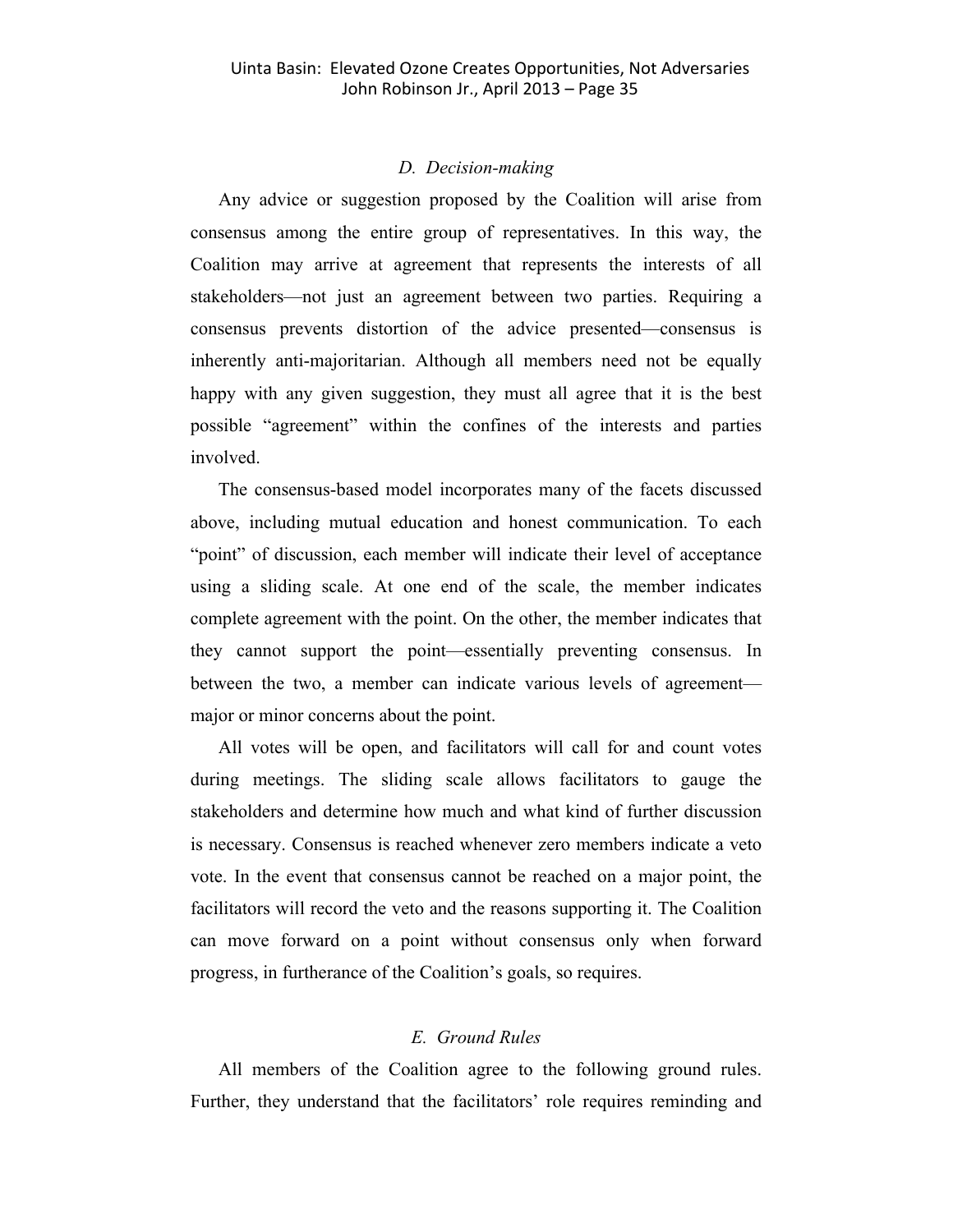demanding that members adhere to them.

To support forward progress and concise and orderly meetings, members will speak one at a time. No member will dominate others, just as no member will remain totally silent on any point. Each speaker will stay on point. Brevity is the soul of wit.

Speakers will also make every effort to confine their discussion to the topic at hand, to avoid any side conversation that might appear to be partisan in nature, and to treat the other members of the Coalition with civility and respect. To this end, common courtesy applies. Members should not interrupt one another, speak over one another, or convey hostility. Although humor can sometimes relieve tension, members will refrain from using humor or sarcasm at the expense of another member or interest.

#### **CONCLUSION**

Wintertime ozone pollution in the Uinta Basin presents a complex challenge to human health, economic stability, and the regulatory regime. The complexity derives not only from a very complicated jurisdictional component, but also from the fact that wintertime ozone is a new discovery. Modern science is still grappling with the interaction of chemistry and geography that cause harmful ozone levels in the Basin.

Because traditional unilateral or bilateral problem solving sometimes fails to incorporate all the diverse interests of such a situation, the Uinta Basin presents an excellent opportunity for collaborative multi-stakeholder solutions. This paper addressed some of the background information relevant to ozone within the Basin, and then assessed the current situation through a stakeholder analysis. The suggested collaborative process in Part IV resulted from this analysis. It is but one possible way that air quality issues might be addressed within the Basin. However, forward progress probably requires *some* type of multi-stakeholder collaboration. Affirmative action is necessary to protect human health, and the Basin's future depends